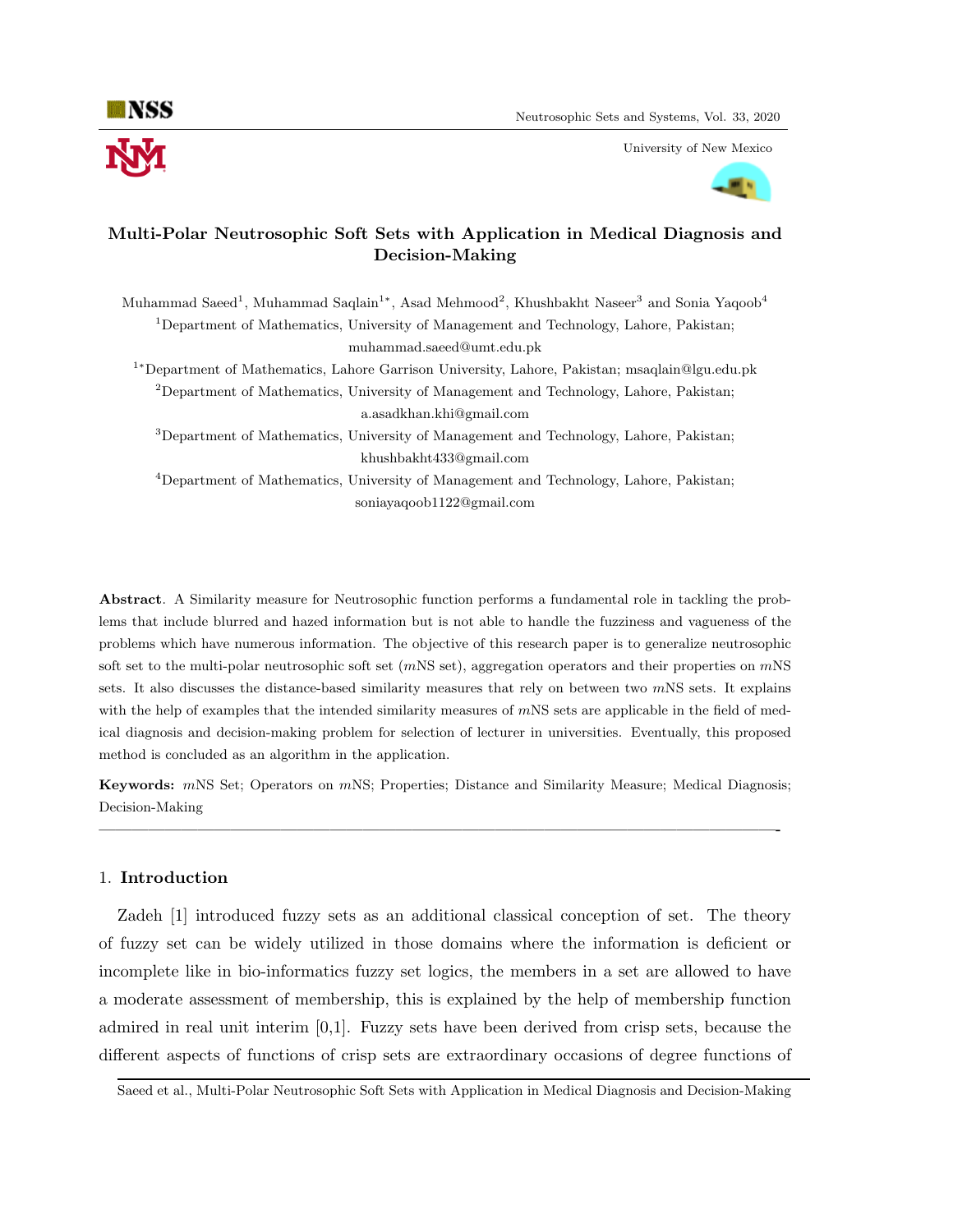fuzzy sets if the later contains the values of fuzzy relations like 0 or 1 used in different areas like clustering (Bezdek [16]), linguistics (Cock [17]), and decision-making (Deli [18]) are significant theories of L-relations when the unit interval L is [0,1]. Further than intuitionistic fuzzy set was being proposed by Atanassov [2] which was an extension of Zadeh's conviction and it was in itself adjunct the classical conviction of a set. The Intuitionistic fuzzy set was only able to grasp insufficient particulars and facts, not unspecified particulars and facts. Neutrosophy was proposed by Florentin [19]. It is a limb of philosophy that scrutinizes the origination, essence, and range of neutralities along with interconnection with various ideational spectra. Neutrosophic set is a powerful general authorized substructure which deducts the theory of fuzzy sets and intuitionistic fuzzy set. The Soft set supposition is induction of fuzzy set supposition that was being presented by Molodtsov [3] to trade with unpredictability in a parametric model. He designated strains and troubles that were in mathematical representations and tackle the complications by proposing a soft set theory. Maji [4,23] expanded the soft set scheme into a fuzzy soft set and neutrosophic soft set theory. Feng [20] further explored decision-making that was supported by fuzzy soft sets.

Bipolar fuzzy sets and its connections were further introduced by Zhang [5], then Chen [6] proposed the notion of multi-polar fuzzy sets that was an abstraction of bipolar fuzzy sets. It was being manifested that bipolar fuzzy sets were isomorphic mathematical conceptions. Further than Wang and Liu [22] proposed decision-making on the multi-polar neutrosophic numbers. Deli [24] studied the neutrosophic soft multi-set theory with the multi distinct universe.

Chen [9,10] researched the notion of similarity measure of a vague set which was unsuccessful to retain in some scenarios. To conquer this problem Hong and Kim [21] proposed some altered calculations. Majumdar and Samanta [11,12,13] proposed uncertainty measures of soft sets and fuzzy sets. Kharal [14] proposed similarity measures of soft sets on set-theoretic functions. Li and Cheng [7] suggested the vision of new SMs allying in intuitionistic fuzzy sets. Deli [18,24] introduced decision-making methods on interval-valued neutrosophic soft set and neutrosophic soft multi-set theory. Huang [25] proposed TOPSIS for group decision-making problems. Furthermore, Anisseh [27] extend the TOPSIS model for group decision-making problem under multiple criteria.

Smarandache [28] generalized the soft set to hypersoft set by converting the function into a multi-decision function. Aggregate operators, similarity measure and a TOPSIS technique is introduced by [29-34] in his work. Application of fuzzy numbers in mobile selection in metros like Lahore is proposed by [35]. TOPSIS technique of MCDM can also be used for the prediction of games, and it's applied in FIFA 2018 by [36], prediction of games is a very

Saeed et al., Multi-Polar Neutrosophic Soft Sets with Application in Medical Diagnosis and Decision-Making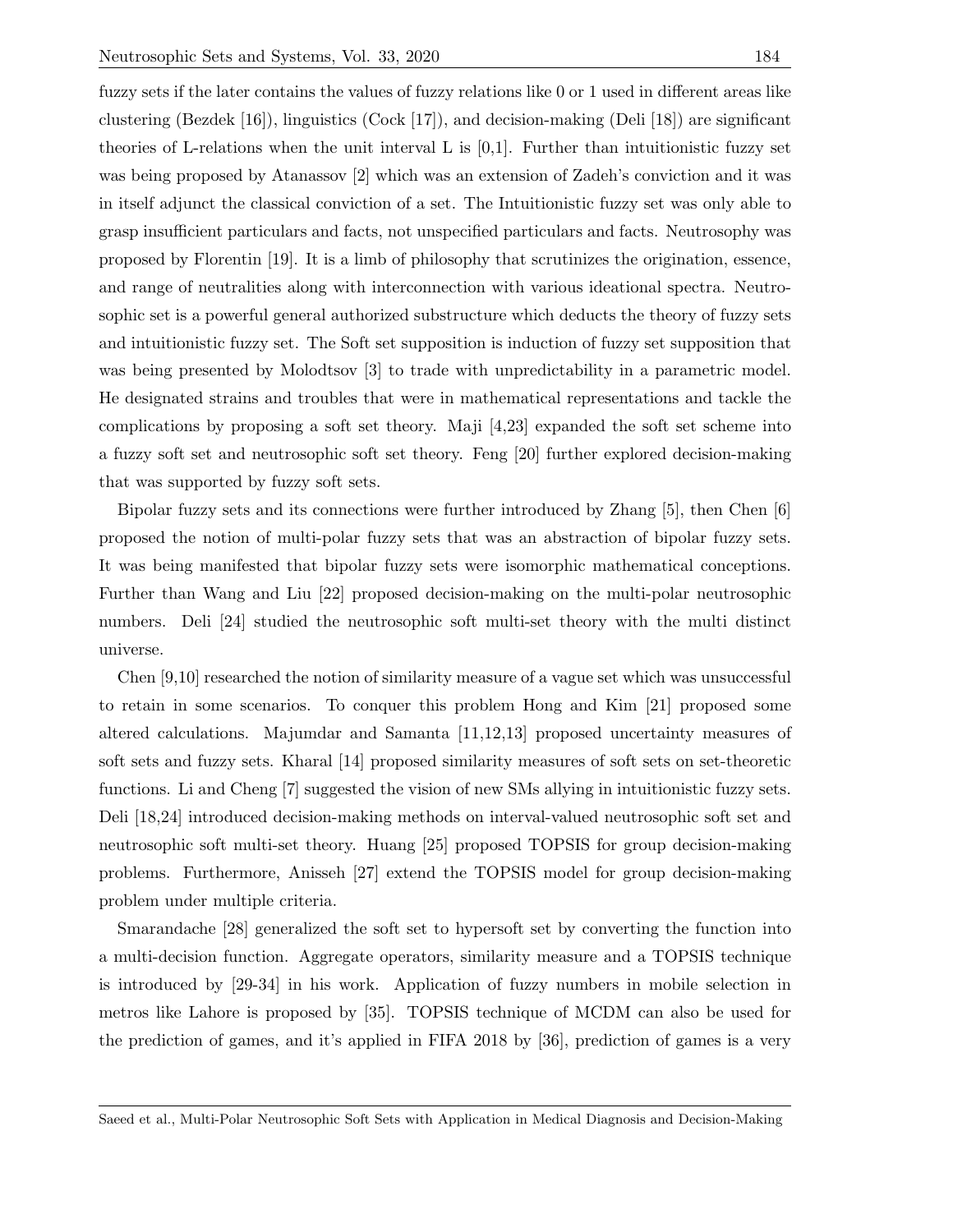complex topic and this game is also predicted by [37]. Abdel-Basset [38-41] has published a set of articles on Medical disease diagnosis based on neutrosophic environment.

## 1.1. Motivation

A huge number of articles is published in neutrosophic field, and as well as this theory is applied and extended in different branches such as Decision Making. The extension of neutrosophic environment to m-polar Nuetrosophic Soft set is totally new. Here, a set of questions arises that how  $mNS$  set can be represented? what is the purpose of m-polar structure? and how  $m$ -polar structures can be utilized in medical diagnosis and in decision making problems? From this point of view,  $m$ NS structure is good choice to get better results to the problems in decision making.

# 1.2. Paper Presentation

This article visualizes new concept m-polar Neutrosophic Soft Set as an extension of Neutrosophic Soft Set.

- Basic operators such as union, intersection on  $mNS$  set are introduced
- Properties related to operators on  $m$ NS structure
- Distance measure of different types are introduced between any two  $m$ NS sets
- A case study of two applications are concluded with an algorithm in the field of medical diagnosis and decision-making problem.

## 2. Preliminaries

This section studies some basic definitions related to this article.

### 2.1. Neutrosophic Set

**Definition 2.1** [19] Let Z be a universal set. A neutrosophic set X is defined as :

$$
X = \{ z, (T_X(z), I_X(z), F_X(z)) : z \in Z \},\
$$

where,

$$
T_X(z), I_X(x), F_X(z) \in [0, 1]
$$
  
 
$$
0 \le T_X(z) + I_X(z) + F_X(z) \le 3
$$
  
for all  $z \in Z$ 

### 2.2. Multi-Polar Neutrosophic Set

**Definition 2.2** [22] An  $mN$  set on a universal set Z is a mapping

$$
X = ((s_1 \circ T_X(z), s_2 \circ T_X(z), \cdots, s_m \circ T_X(z)), (s_1 \circ I_X(z), s_2 \circ I_X(z), \cdots, s_m \circ I_X(z)),
$$
  

$$
(s_1 \circ F_X(z), s_2 \circ F_X(z), \cdots, s_m \circ F_X(z))) : Z \to ([0,1]^m, [0,1]^m, [0,1]^m)
$$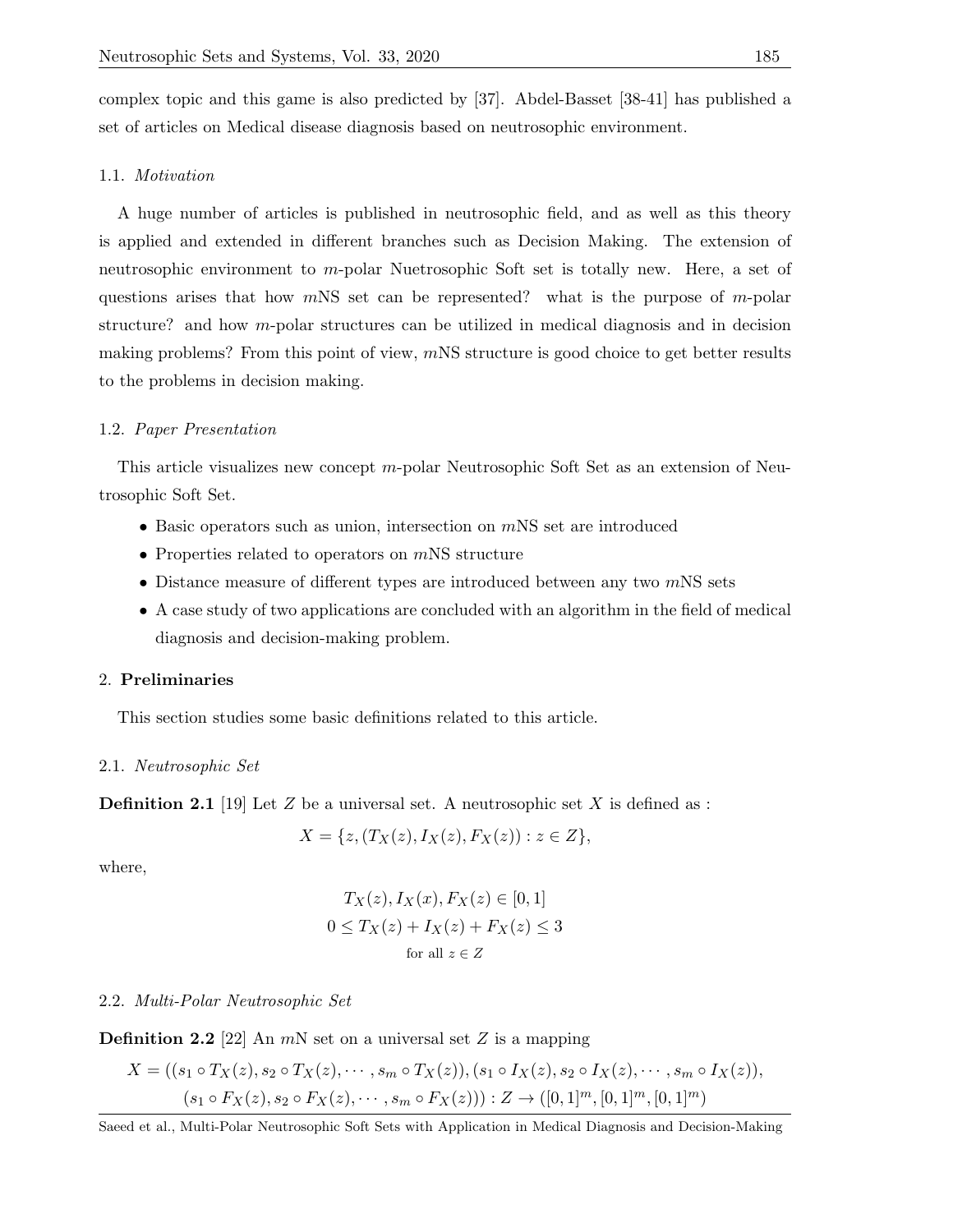where  $i - th$  mapping is defined as

$$
s_i \circ T_X : [0,1]^m \to [0,1]
$$
  

$$
s_i \circ I_X : [0,1]^m \to [0,1]
$$
  

$$
s_i \circ F_X : [0,1]^m \to [0,1]
$$

and

$$
0 \le s_i \circ T_X(z) + s_i \circ I_X + s_i \circ F_X \le 3
$$
  
for all  $i = 1, 2, \dots, m$  and  $z \in Z$ 

2.3. Soft Set

**Definition 2.3** [3] Let  $Z$  be a universal set and  $E$  be the set of attributes of elements in  $Z$ . Take X to be a subset of E then a function  $F$  defined as

$$
F: X \to P(Z),
$$

then a pair  $(F, X)$  is called a soft set over Z such as

$$
(F, X) = \{e, F(e) : e \in X, F(e) \in P(Z)\}
$$

2.4. Not Set

**Definition 2.4** [23] The Not Set of set of parameters  $E = \{e_1, e_2, \dots, e_q\}$ , denoted by  $\neg E$  is defined as

$$
\neg E = \{\neg e_1, \neg e_2, \cdots, \neg e_q\}
$$

where  $\neg e_j$  means not  $e_j$  for all  $j = 1, 2, \dots, q$ .

## 2.5. Neutrosophic Soft Sets

**Definition 2.5** [23] A Neutrosophic Soft set  $(\omega, X)$  over a universal set Z is a mapping from X to  $P(Z)$  and defined as

$$
(\omega, X) = \Omega_X = \{ (e, (z, T_X(e)(z), I_X(e)(z), F_X(e)(z)) : z \in Z, e \in E) \}
$$

where,  $P(Z)$  denotes collection of all neutrosophic subsets of Z. Each of  $T_X(e), I_X(e)$  and  $F_X(e)$  is a mapping from Z to interval [0, 1] and

$$
0 \le T_X(e)(z) + I_X(e)(z) + F_X(e)(z) \le 3
$$
  
for all  $e \in E$  and  $z \in Z$ 

## 2.6. Multi-Polar Nuetrosophic Soft set

**Definition 2.6** [24] Let Z be a universal set, E be a set of attributes and  $X \subseteq E$ . Define  $\omega : X \to mN^Z$  where  $mN^Z$  is the collection of all  $mN$  subsets of set Z. Then  $(\omega, X)$  is called an  $m$ NS set over  $Z$  as follows

$$
\Omega_X = (\omega, X) = \{e, \omega_X(e) : e \in E, \omega_X(e) \in mN^Z\}
$$

Saeed et al., Multi-Polar Neutrosophic Soft Sets with Application in Medical Diagnosis and Decision-Making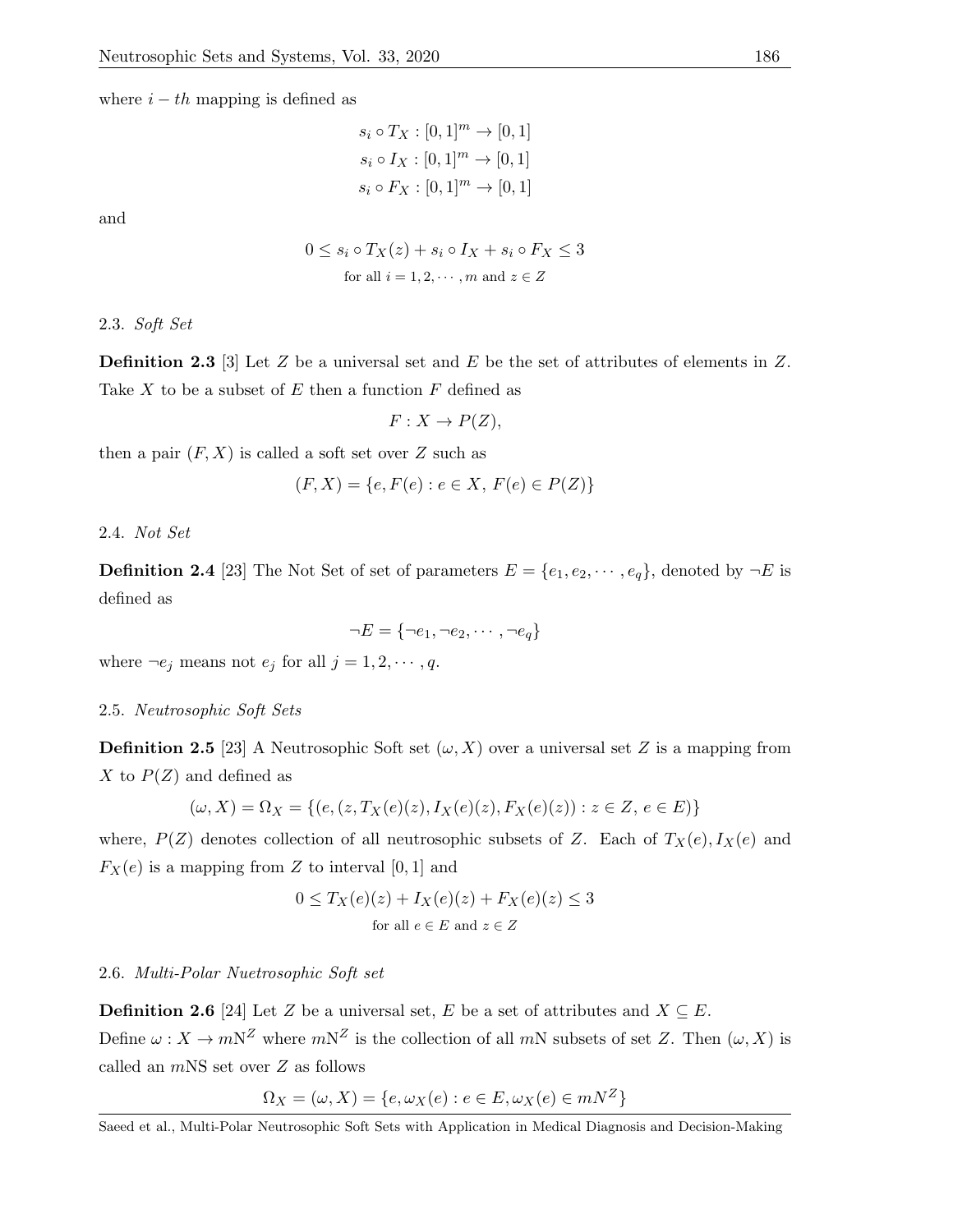and  $\omega_X(e)$  is an mN set denoted by,

$$
\omega_X(e) = \{z, s_i \circ T_X(e)(z), s_i \circ I_X(e)(z), s_i \circ F_X(e)(z) : z \in Z\}
$$

and

$$
0 \le s_i \circ T_X(e)(z), s_i \circ I_X(e)(z), s_i \circ F_X(e)(z) \le 3
$$
  
for all  $i = 1, 2, \dots, m; e \in E$  and  $z \in Z$ 

# 3. Operations on mN Soft Sets

This section discusses some operators on mNS sets.

### 3.1. Multi-Polar Neutrosophic Soft subset

**Definition 3.1** Let  $Z$  be a universal set,  $X$  and  $Y$  are subsets of a set of attributes  $E$ . A set  $\Omega_X$  is an mNS subset of  $\Psi_Y$  denoted by  $\Omega_X \subseteq \Psi_Y$  if

(i) 
$$
X \subseteq Y
$$
  
(ii)  $\omega_X(e) \subseteq \psi_Y(e)$  i.e.

$$
s_i \circ T_X(e)(z) \le s_i \circ T_Y(e)(z), \ s_i \circ I_X(e)(z) \le s_i \circ I_Y(e)(z) \text{ and } s_i \circ F_X(e)(z) \ge s_i \circ F_Y(e)(z)
$$
  
for all  $i = 1, 2, \dots, m; e \in X$  and  $z \in Z$ 

**Example 3.1** Let  $Z = \{z_1, z_2\}$  be a universal set and  $E = \{e_1, e_2, e_3, \}$  be a set of attributes.  $X = \{e_1, e_2\}, Y = \{e_1, e_2\} \subseteq E$ . Let  $\Omega_X$  and  $\Psi_Y$  be two 3–NS set defined as:

$$
\Omega_X = \{e_1, (z_1, (0.7, 0.5, 0.5), (0.2, 0.2, 0.3), (0.3, 0.5, 0.3)), (z_2, (0.3, 0.4, 0.5), (0.3, 0.2, 0.4), (0.3, 0.5, 0.8)), (z_2, (z_1, (0.3, 0.5, 0.6), (0.1, 0.4, 0.2), (0.7, 0.5, 0.3)), (z_2, (0.7, 0.2, 0.7), (0.3, 0.4, 0.4), (0.2, 0.7, 0.4))\}
$$

$$
\Psi_Y = \{e_1, (z_1, (0.8, 0.8, 0.7), (0.4, 0.5, 0.4), (0.3, 0.3, 0.2)), (z_2, (0.4, 0.7, 0.4), (0.6, 0.4, 0.5), (0.3, 0.3, 0.6)), (z_2, (z_1, (0.7, 0.8, 0.8), (0.3, 0.8, 0.2), (0.3, 0.4, 0.3)), (z_2, (0.8, 0.5, 0.8), (0.5, 0.8, 0.4), (0.2, 0.5, 0.3))\}
$$

this implies  $\Omega_X \check{\subseteq} \Psi_Y$ 

### 3.2. Equal Multi-Polar Neutrosophic Soft set

**Definition 3.2** Let  $\Omega_X$  and  $\Psi_Y$  be two mNS set over a universal set Z, where X and Y are subsets of sets of attributes E. Then two mNS sets  $\Omega_X$  and  $\Psi_Y$  are said to be equal denoted as  $\Omega_X \preceq \Psi_Y$  if and only if  $\Omega_X \preceq \Psi_Y$  and  $\Psi_Y \preceq \Omega_X$ 

# 3.3. Relative Null Multi-Polar Neutrosophic Soft set

**Definition 3.3** An  $m$ NS set over the universal set  $Z$  is said to be relative empty or relative null mNS set concering the set of attributes  $X \subseteq E$ , denoted by  $\check{\Phi}_X$  if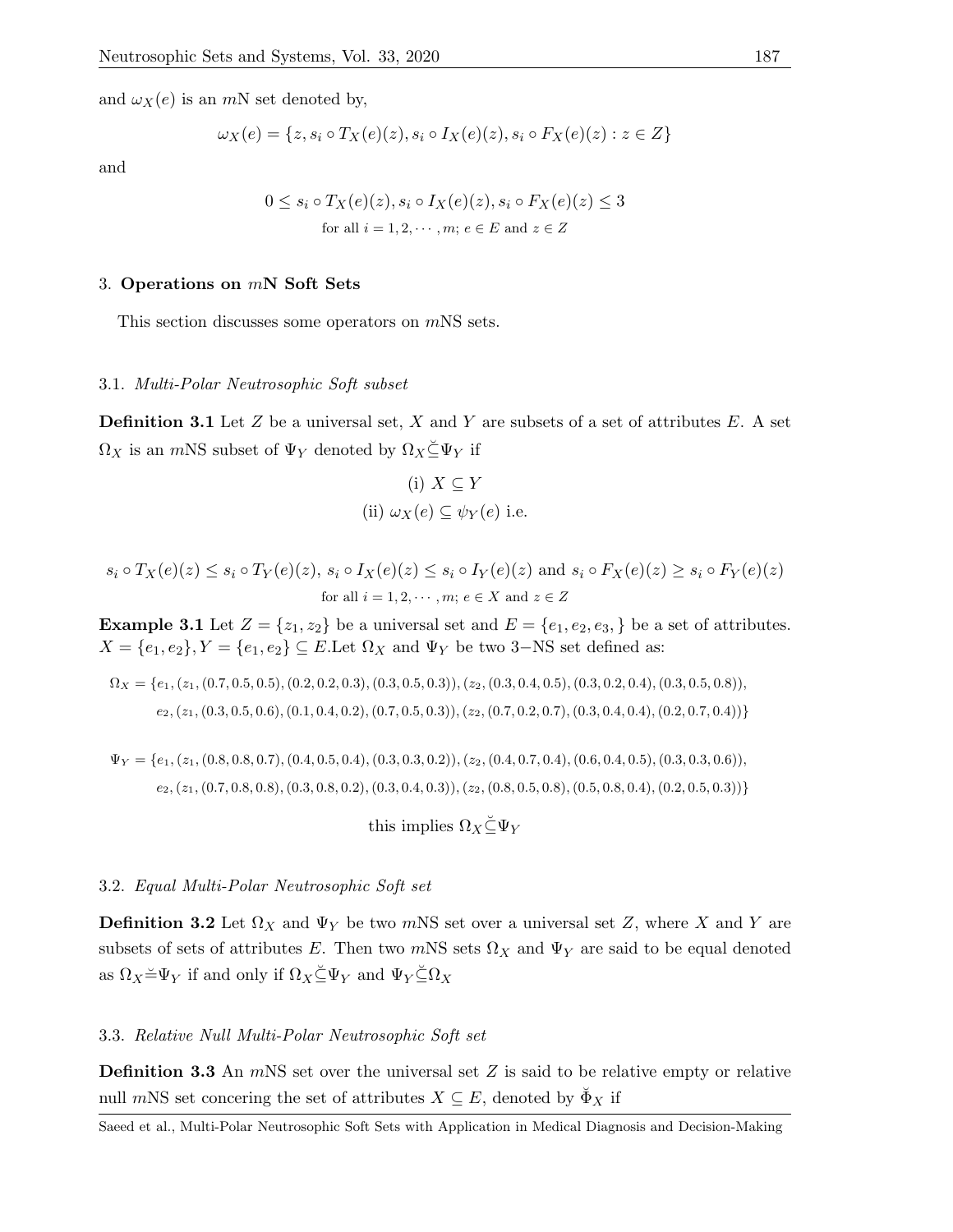$$
s_i \circ T_X(e)(z) = 0
$$
  
\n
$$
s_i \circ I_X(e)(z) = 0
$$
  
\n
$$
s_i \circ F_X(e)(z) = 1
$$
  
\nfor all  $i = 1, 2, \dots, m; e \in X$  and  $z \in Z$ 

that is

$$
\breve{\Phi}_X = \{e, (z, ((0,0,\cdots,0), (0,0,\cdots,0), (1,1,\cdots,1))) : z \in Z, e \in X\}
$$

#### 3.4. Relative Whole Multi-Polar Neutrosophic Soft set

**Definition 3.4** An  $m$ NS set over the universal set  $Z$  is said to be relative whole  $m$ NS set concering the set of attributes  $X \subseteq E$ , denoted by  $\tilde{Z}_X$  if

$$
s_i \circ T_X(e)(z) = 1
$$
  
\n
$$
s_i \circ I_X(e)(z) = 1
$$
  
\n
$$
s_i \circ F_X(e)(z) = 0
$$
  
\nfor all  $i = 1, 2, \dots, m; e \in X$  and  $z \in Z$ 

that is

$$
\breve{Z}_X = \{e, (z, ((1, 1, \cdots, 1), (1, 1, \cdots, 1), (0, 0, \cdots, 0))) : z \in Z, e \in X\}
$$

### 3.5. Absolute Multi-Polar Neutrosophic Soft set

**Definition 3.5** An  $m$ NS set over the universal set Z is said to be an absolute  $m$ NS set concering the set of attributes  $E$ , denoted by  $\tilde{Z}_E$  if

$$
s_i \circ T_X(e)(z) = 1
$$
  
\n
$$
s_i \circ I_X(e)(z) = 1
$$
  
\n
$$
s_i \circ F_X(e)(z) = 0
$$
  
\nfor all  $i = 1, 2, \dots, m; e \in E$  and  $z \in Z$ 

that is

$$
\breve{Z}_E = \{e, (z, ((1, 1, \cdots, 1), (1, 1, \cdots, 1), (0, 0, \cdots, 0))) : z \in Z, e \in E\}
$$

**Example 3.2** Let  $Z = \{z_1, z_2\}$  be universal set and  $E = \{e_1, e_2, e_3\}$  is set of attributes, if  $X = \{e_1, e_2\} \subseteq E$ , A 3–NS set  $\Omega_X$  such that

$$
\Omega_X = \{e_1, (z_1, (0,0,0), (0,0,0), (1,1,1)), (z_2, (0,0,0), (0,0,0), (1,1,1)),
$$
  

$$
e_2, (z_1, (0,0,0), (0,0,0), (1,1,1)), (z_2, (0,0,0), (0,0,0), (1,1,1))\} = \check{\Phi}_X
$$

then  $\Omega_X$  is a relative null 3–NS set  $\check{\Phi}_X$ .

if  $Y = \{e_1, e_3\} \subseteq E$ , A 3–NS set  $\Psi_Y$  such that

$$
\Psi_Y = \{e_1, (z_1, (1, 1, 1), (1, 1, 1), (0, 0, 0)), (z_2, (1, 1, 1), (1, 1, 1), (0, 0, 0)),
$$
  

$$
e_3, (z_1, (1, 1, 1), (1, 1, 1), (0, 0, 0)), (z_2, (1, 1, 1), (1, 1, 1), (0, 0, 0))\} = \check{Z}_Y
$$
  
then  $\Psi_Y$  is a relative whole 3–NS set  $\check{Z}_Y$ .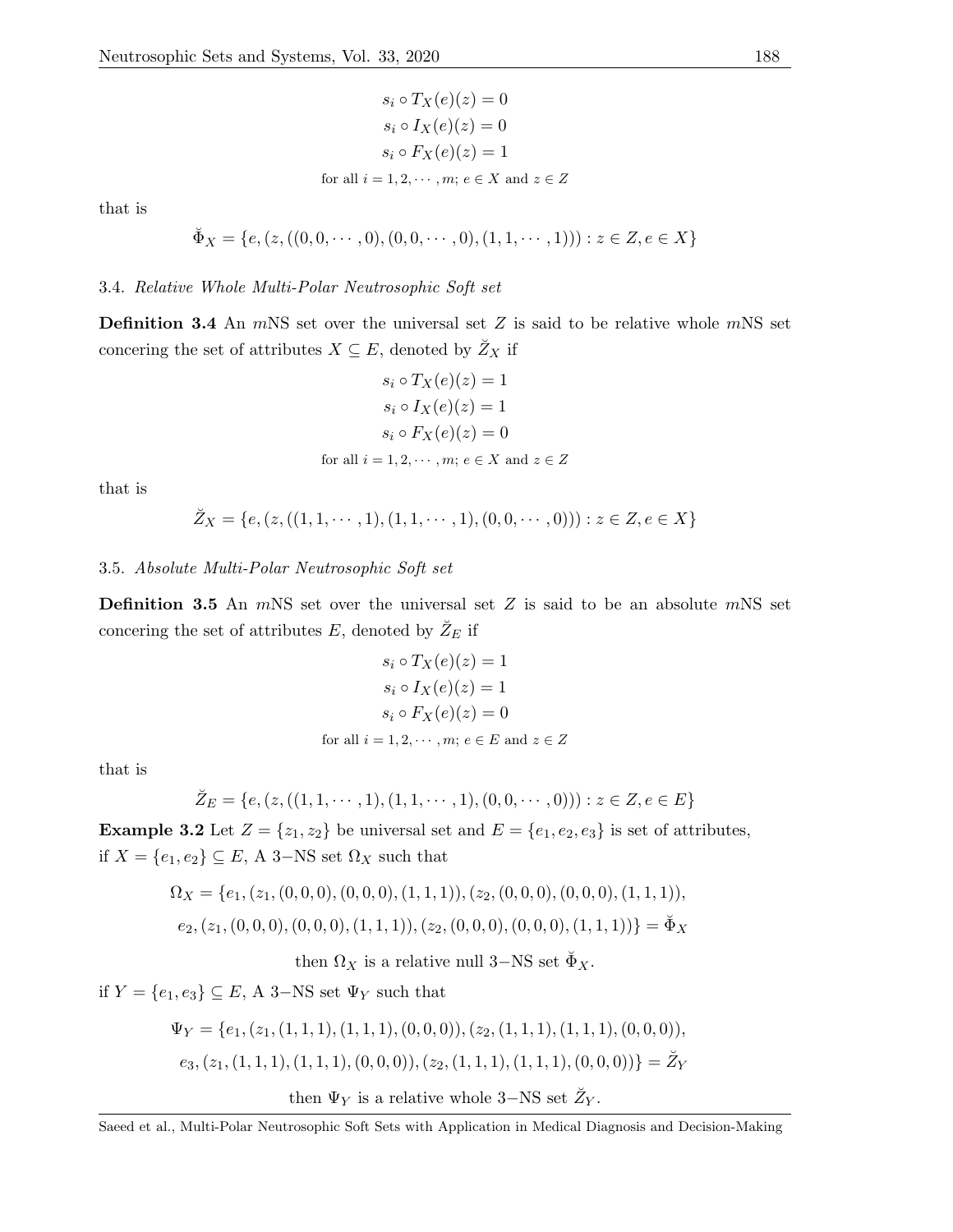if  $W = E = \{e_1, e_2, e_3\}$ , A 3–NS set  $\Lambda_W$  such that

$$
\Lambda_W = \{e_1, (z_1, (1, 1, 1), (1, 1, 1), (0, 0, 0)), (z_2, (1, 1, 1), (1, 1, 1), (0, 0, 0)),
$$
  
\n
$$
e_2, (z_1, (1, 1, 1), (1, 1, 1), (0, 0, 0)), (z_2, (1, 1, 1), (1, 1, 1), (0, 0, 0)),
$$
  
\n
$$
e_3, (z_1, (1, 1, 1), (1, 1, 1), (0, 0, 0)), (z_2, (1, 1, 1), (1, 1, 1), (0, 0, 0))\} = \check{Z}_E
$$

then  $\Lambda_W$  is an absolute 3–NS set  $\breve{Z}_E$ .

**Proposition 3.1** Let Z be a universal set, E a set of attributes,  $X, Y, W \subseteq E$ , If  $\Omega_X$ ,  $\Psi_Y$  and  $\Lambda_W$  are mNS sets over Z, then

(i)  $\Omega_X \check{\subseteq} \check{Z}_X$ (ii)  $\breve{\Phi}_X \breve{\subseteq} \Omega_X$ (iii)  $\Omega_X \leq \Omega_X$ (iv)  $\Omega_X \check{\subset} \Psi_Y$  and  $\Psi_Y \check{\subset} \Lambda_W$ , then  $\Omega_X \check{\subset} \Lambda_W$ (v)  $\Omega_X = \Psi_Y$  and  $\Psi_Y = \Lambda_W$ , then  $\Omega_X = \Lambda_W$ 

3.6. Complement of mN Soft Set

**Definition 3.6** The complement of an mNS set  $\Omega_X$  over a universal set Z with respect to the set of attributes  $X \subseteq E$ , denoted by  $\Omega_X^c = (\omega^c, X)$  where  $\omega^c : \neg X \to mNS^Z$  is a mapping given as

$$
\omega^c(\neg e) = \{z, ((s_i \circ T_X^c(\neg e)(z) = s_i \circ F_X(e)(z)), (s_i \circ T_X^c(\neg e)(z) = (1, 1, \cdots, 1) - s_i \circ I_X(e)(z)),
$$
  
\n
$$
(s_i \circ F_X^c(\neg e)(z) = s_i \circ T_X(e)(z)))\}
$$
  
\nfor all  $i = 1, 2, \cdots, m, \neg e \in \neg X$  and  $z \in Z$ 

# 3.7. Relative Complement of mN Soft Set

**Definition 3.7** The relative complement of an mNS set  $\Omega_X$  over a universal set Z with respect to the set of attributes  $X \subseteq E$ , denoted by  $\Omega_X^r = (\omega^r, X)$  where  $\omega^r : X \to mNS^Z$  is a mapping given as

$$
\omega^{r}(e) = \{ z, ((s_i \circ T_X^{r}(e)(z) = s_i \circ F_X(e)(z)), (s_i \circ T_X^{r}(e)(z) = (1, 1, \cdots, 1) - s_i \circ I_X(e)(z)),
$$
  
\n
$$
(s_i \circ F_X^{r}(e)(z) = s_i \circ T_X(e)(z))) \}
$$
  
\nfor all  $i = 1, 2, \cdots, m; e \in X$  and  $z \in Z$ 

**Example 3.3** Let  $Z = \{z_1, z_2\}$  be universal set and  $E = \{e_1, e_2, e_3\}$  is set of attributes, if  $X = \{e_1, e_2\}$  ⊆ E, A 3–NS set  $\Omega_X$  such that

$$
\Omega_X = \{e_1, (z_1, (0.4, 0.4, 0.6), (0.2, 0.4, 0.5), (0.5, 0.3, 0.7)), (z_2, (0.5, 0.7, 0.5), (0.6, 0.5, 0.3), (0.5, 0.7, 0.3)), (z_2, (z_1, (0.7, 0.4, 0.6), (0.8, 0.6, 0.4), (0.2, 0.6, 0.7)), (z_2, (0.5, 0.7, 0.6), (0.8, 0.4, 0.7), (0.9, 0.3, 0.6))\}
$$

Then,

$$
\Omega_X^c = \{ \neg e_1, (z_1, (0.5, 0.3, 0.7), (0.8, 0.6, 0.4), (0.4, 0.4, 0.6)), (z_2, (0.5, 0.7, 0.3), (0.4, 0.5, 0.7), (0.5, 0.7, 0.5)),
$$
  

$$
\neg e_2, (z_1, (0.2, 0.6, 0.7), (0.2, 0.4, 0.6), (0.7, 0.4, 0.6)), (z_2, (0.9, 0.3, 0.6), (0.2, 0.6, 0.3), (0.5, 0.7, 0.6)) \}
$$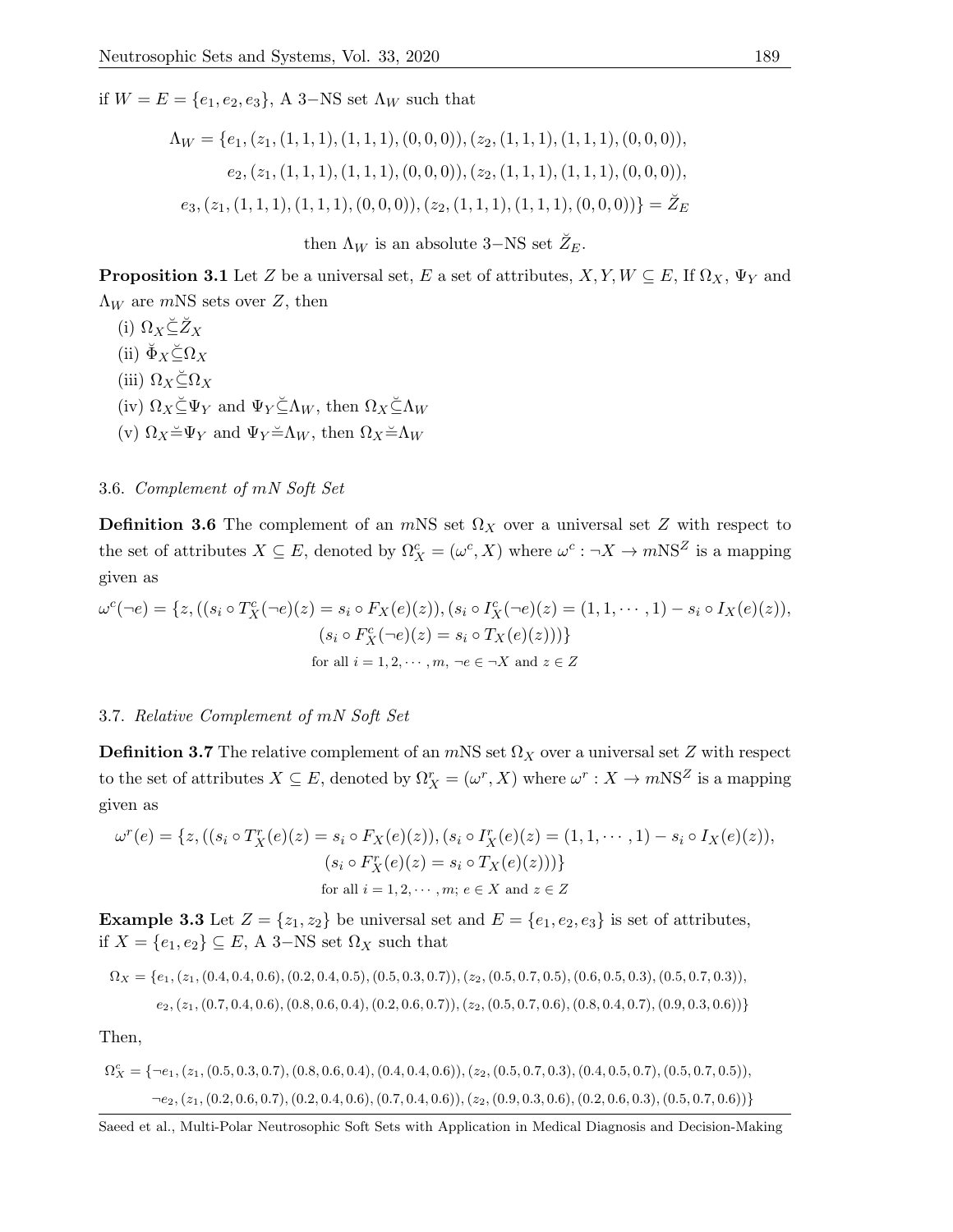$\Omega_X^r = \{e_1, (z_1, (0.5, 0.3, 0.7), (0.8, 0.6, 0.4), (0.4, 0.4, 0.6)), (z_2, (0.5, 0.7, 0.3), (0.4, 0.5, 0.7), (0.5, 0.7, 0.5)),$  $(e_2, (z_1, (0.2, 0.6, 0.7), (0.2, 0.4, 0.6), (0.7, 0.4, 0.6)), (z_2, (0.9, 0.3, 0.6), (0.2, 0.6, 0.3), (0.5, 0.7, 0.6))\}$ 

**Proposition 3.2** Let  $\Omega_X$  be an mNS set over a universal set Z. Then

(i)  $(\Omega_X^c)^c = \Omega_X$ (ii)  $(\Omega_X^r)^r = \Omega_X$ (iii)  $\check{Z}_X^c = \check{\Phi}_X = \check{Z}_X^r$ (iv)  $\check{\Phi}_X^c = \check{Z}_X = \check{\Phi}_X^r$ 

# 3.8. Union of Two mN Soft Sets

**Definition 3.8** Let Z be a universal set and X and Y are subsets of the set of attributes  $E$ . The set  $\Omega_X$  and  $\Psi_Y$  are two mNS sets. Let  $W = X \cup Y$ , then the union of  $\Omega_X$  and  $\Psi_Y$  is an mNS set denoted by  $\Omega_X \check{\cup} \Psi_Y$  and defined as for all  $e \in W$ 

$$
\Omega_X \breve{\cup} \Psi_Y = \begin{cases} \omega_X(e), & e \in X \setminus Y; \\ \psi_Y(e), & e \in Y \setminus X; \\ \omega_X(e) \cup \psi_Y(e), & e \in X \cap Y. \end{cases}
$$

where,

$$
\omega_X(e) \cup \psi_Y(e) = (max(s_i \circ T_X(e)(z), s_i \circ T_Y(e)(z)), max(s_i \circ I_X(e)(z), s_i \circ I_Y(e)(z)),
$$
  
\n
$$
min(s_i \circ F_X(e)(z), s_i \circ F_Y(e)(z)))
$$
  
\nfor all  $i = 1, 2, \dots, m; e \in W$  and  $z \in Z$ 

### 3.9. Intersection of Two mN Soft Sets

**Definition 3.9** Let  $Z$  be a universal set and  $X$  and  $Y$  are subsets of the set of attributes  $E$ . The set  $\Omega_X$  and  $\Psi_Y$  are two mNS sets. Let  $W = X \cap Y$ , then the intersection of  $\Omega_X$  and  $\Psi_Y$ is an *mNS* set denoted by  $\Omega_X \cap \Psi_Y$  and defined as for all  $e \in W$ 

$$
\Omega_X \cap \Psi_Y = \omega_X(e) \cap \psi_Y(e)
$$

where,

$$
\omega_X(e) \cap \psi_Y(e) = (min(s_i \circ T_X(e)(z), s_i \circ T_Y(e)(z)), min(s_i \circ I_X(e)(z), s_i \circ I_Y(e)(z)),
$$
  

$$
max(s_i \circ F_X(e)(z), s_i \circ F_Y(e)(z)))
$$
  
for all  $i = 1, 2, \dots, m; e \in W$  and  $z \in Z$ 

### 3.10. Restricted Union of Two mN Soft Sets

**Definition 3.10** Let  $Z$  be a universal set and  $X$  and  $Y$  are subsets of the set of attributes  $E$ . The set  $\Omega_X$  and  $\Psi_Y$  are two mNS sets. Let  $W = X \cap Y$ , then the Restricted union of  $\Omega_X$  and  $\Psi_Y$  is an *mNS* set denoted by  $\Omega_X \cup_R \Psi_Y$  and defined as for all  $e \in W$ 

$$
\Omega_X \cup_R \Psi_Y = \omega_X(e) \cup \psi_Y(e)
$$

Saeed et al., Multi-Polar Neutrosophic Soft Sets with Application in Medical Diagnosis and Decision-Making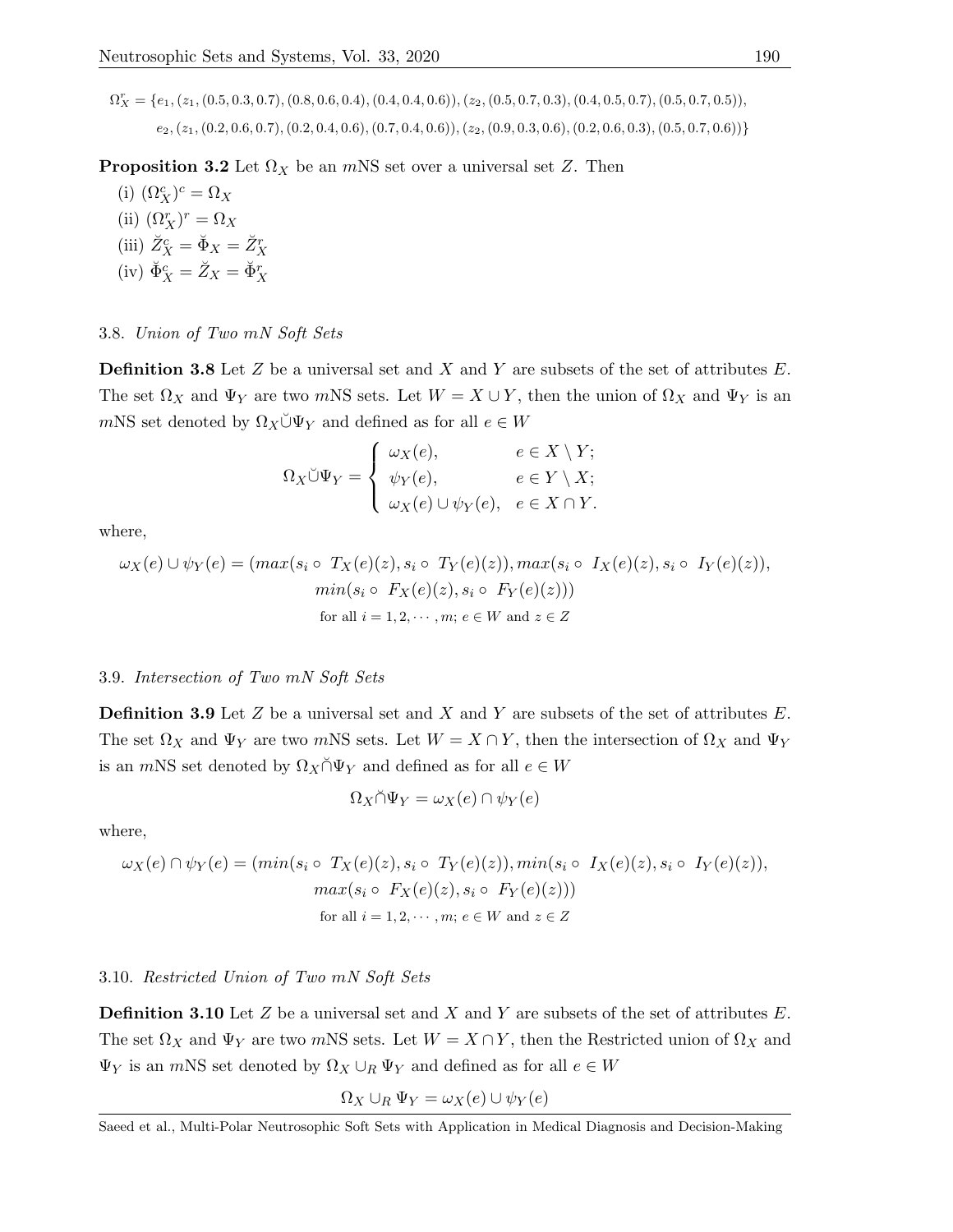### 3.11. Extended Intersection of Two mN Soft Sets

**Definition 3.11** Let  $Z$  be a universal set and  $X$  and  $Y$  are subsets of the set of attributes  $E$ . The set  $\Omega_X$  and  $\Psi_Y$  are two mNS sets. Let  $W = X \cup Y$ , then the Extended intersection of  $\Omega_X$  and  $\Psi_Y$  is an mNS set denoted by  $\Omega_X \cap_{\varepsilon} \Psi_Y$  and defined as for all  $e \in W$ 

$$
\Omega_X \cap_{\varepsilon} \Psi_Y = \begin{cases} \omega_X(e), & e \in X \setminus Y; \\ \psi_Y(e), & e \in Y \setminus X; \\ \omega_X(e) \cap \psi_Y(e), & e \in X \cap Y. \end{cases}
$$

# 3.12. OR-operator of Two mN Soft Sets

**Definition 3.12** Let  $Z$  be a universal set and  $X$  and  $Y$  are subsets of the set of attributes  $E$ . The set  $\Omega_X$  and  $\Psi_Y$  are two mNS sets, then the OR-operator of  $\Omega_X$  and  $\Psi_Y$  is an mNS set denoted by  $\Omega_X \vee \Psi_Y$  and defined as  $\Omega_X \vee \Psi_Y = \Lambda_{X \times Y}$  where

$$
\lambda_{X \times Y}(x, y) = \omega_X(x) \cup \psi_Y(y)
$$
  
for all  $(x, y) \in X \times Y$ 

### 3.13. AND-operator of Two mN Soft Sets

**Definition 3.13** Let  $Z$  be a universal set and  $X$  and  $Y$  are subsets of the set of attributes  $E$ . The set  $\Omega_X$  and  $\Psi_Y$  are two mNS sets, then the AND-operator of  $\Omega_X$  and  $\Psi_Y$  is an mNS set denoted by  $\Omega_X \wedge \Psi_Y$  and defined as  $\Omega_X \wedge \Psi_Y = \Lambda_{X \times Y}$  where

$$
\lambda_{X \times Y}(x, y) = \omega_X(x) \cap \psi_Y(y)
$$
  
for all  $(x, y) \in X \times Y$ 

**Example 3.4** Let  $Z = \{z_1, z_2\}$  be a universal set and  $E = \{e_1, e_2, e_3, \}$  be a set of attributes. Let  $X = \{e_1, e_2\}, Y = \{e_2, e_3\} \subseteq E$ . Let  $\Omega_X$  and  $\Psi_Y$  be two 3-N soft set defined as.

$$
\Omega_X = \{e_1, (z_1, (0.7, 0.5, 0.5), (0.4, 0.5, 0.4), (0.3, 0.5, 0.3)), (z_2, (0.3, 0.4, 0.5), (0.6, 0.4, 0.5), (0.3, 0.5, 0.8)), (z_2, (z_1, (0.3, 0.5, 0.6), (0.3, 0.8, 0.2), (0.7, 0.5, 0.3)), (z_2, (0.7, 0.2, 0.7), (0.5, 0.8, 0.4), (0.2, 0.7, 0.4))\}
$$

 $\Psi_Y = \{e_2, (z_1, (0.3, 0.5, 0.7), (0.2, 0.6, 0.3), (0.3, 0.4, 0.6)), (z_2, (0.4, 0.6, 0.7), (0.3, 0.5, 0.7), (0.4, 0.7, 0.3)),$  $(e_3, (z_1, (0.4, 0.7, 0.4), (0.7, 0.5, 0.3), (0.8, 0.5, 0.7)), (z_2, (0.2, 0.7, 0.4), (0.3, 0.8, 0.9), (0.2, 0.1, 0.6))$ 

Then,

$$
\Omega_X \breve{\cup} \Psi_Y = \{e_1, (z_1, (0.7, 0.5, 0.5), (0.4, 0.5, 0.4), (0.3, 0.5, 0.3)), (z_2, (0.3, 0.4, 0.5), (0.6, 0.4, 0.5), (0.3, 0.5, 0.8)),
$$
  
\n
$$
e_2, (z_1, (0.3, 0.5, 0.7), (0.3, 0.8, 0.3), (0.3, 0.4, 0.3)), (z_2, (0.7, 0.6, 0.7), (0.5, 0.8, 0.7), (0.2, 0.7, 0.3)),
$$
  
\n
$$
e_3, (z_1, (0.4, 0.7, 0.4), (0.7, 0.5, 0.3), (0.8, 0.5, 0.7)), (z_2, (0.2, 0.7, 0.4), (0.3, 0.8, 0.9), (0.2, 0.1, 0.6))\}
$$

 $\Omega_X \triangle \Psi_Y = \{e_2, (z_1, (0.3, 0.5, 0.6), (0.2, 0.6, 0.2), (0.7, 0.5, 0.6)), (z_2, (0.4, 0.2, 0.7), (0.3, 0.5, 0.4), (0.4, 0.7, 0.4))\}$ 

 $\Omega_X \cup_R \Psi_Y = \{e_2, (z_1, (0.3, 0.5, 0.7), (0.3, 0.8, 0.3), (0.3, 0.4, 0.3)), (z_2, (0.7, 0.6, 0.7), (0.5, 0.8, 0.7), (0.2, 0.7, 0.3))\}$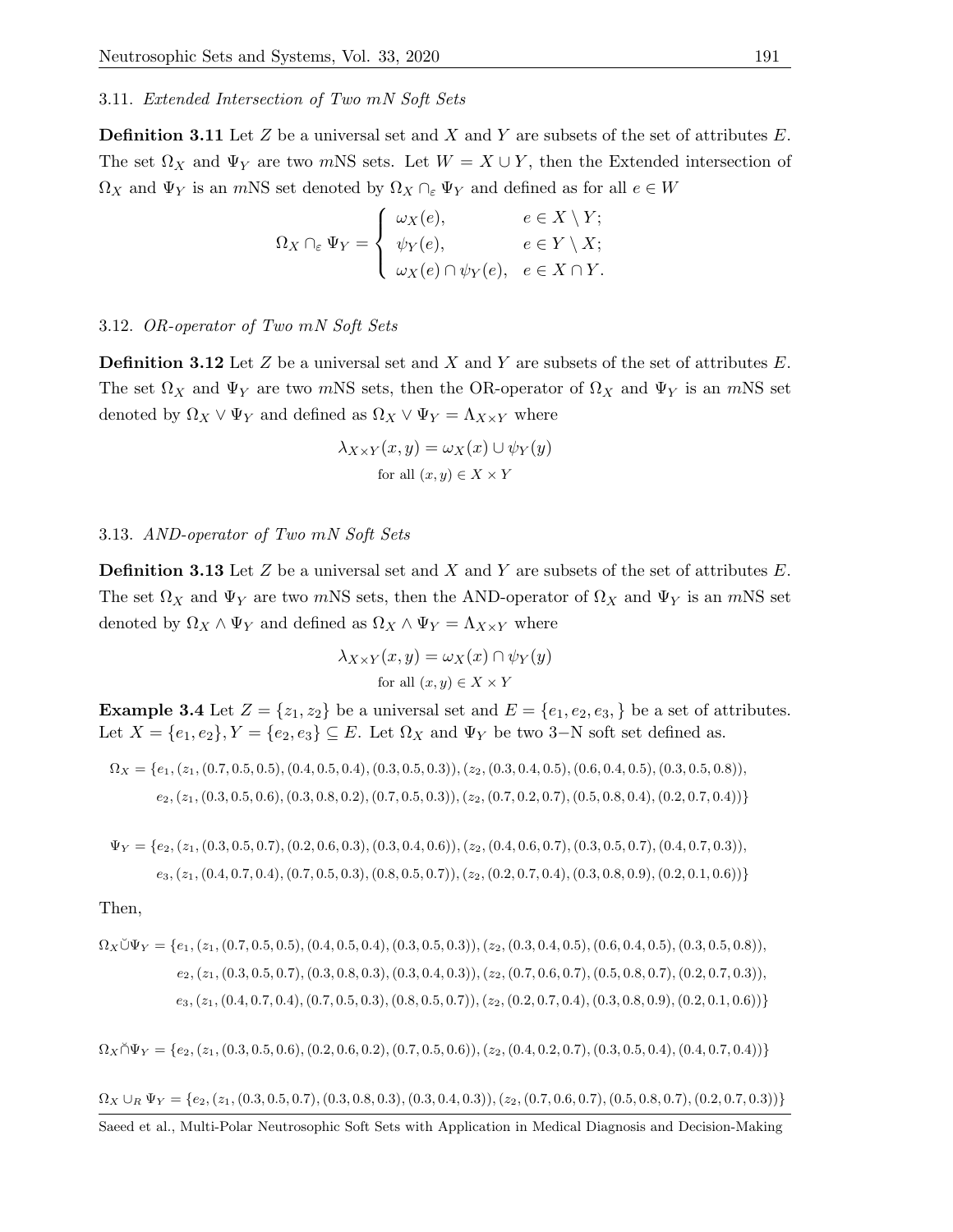$\Omega_X \cap_{\varepsilon} \Psi_Y = \{e_1, (z_1, (0.7, 0.5, 0.5), (0.4, 0.5, 0.4), (0.3, 0.5, 0.3)), (z_2, (0.3, 0.4, 0.5), (0.6, 0.4, 0.5), (0.3, 0.5, 0.8)),$  $e_2, (z_1, (0.3, 0.5, 0.6), (0.2, 0.6, 0.2), (0.7, 0.5, 0.6)), (z_2, (0.4, 0.2, 0.7), (0.3, 0.5, 0.4), (0.4, 0.7, 0.4)),$  $e_3, (z_1, (0.4, 0.7, 0.4), (0.7, 0.5, 0.3), (0.8, 0.5, 0.7)), (z_2, (0.2, 0.7, 0.4), (0.3, 0.8, 0.9), (0.2, 0.1, 0.6))\}$ 

 $\Omega_X \vee \Psi_Y = \{(e_1, e_2), (z_1, (0.7, 0.5, 0.7), (0.4, 0.6, 0.4), (0.3, 0.4, 0.3)), (z_2, (0.4, 0.6, 0.7), (0.6, 0.5, 0.7), (0.3, 0.5, 0.3)\},\$  $(e_1, e_3), (z_1, (0.7, 0.7, 0.5), (0.7, 0.5, 0.4), (0.3, 0.5, 0.3)), (z_2, (0.3, 0.7, 0.5), (0.6, 0.8, 0.9), (0.2, 0.1, 0.6)),$  $(e_2, e_2), (z_1, (0.3, 0.5, 0.7), (0.3, 0.8, 0.3), (0.3, 0.4, 0.3)), (z_2, (0.7, 0.6, 0.7), (0.5, 0.8, 0.7), (0.2, 0.7, 0.3)),$  $(e_2, e_3), (z_1, (0.4, 0.7, 0.6), (0.7, 0.8, 0.3), (0.7, 0.5, 0.3)), (z_2, (0.7, 0.7, 0.7), (0.5, 0.8, 0.9), (0.2, 0.1, 0.4))\}$ 

$$
\Omega_X \wedge \Psi_Y = \{ (e_1, e_2), (z_1, (0.3, 0.5, 0.5), (0.2, 0.5, 0.3), (0.3, 0.5, 0.6)), (z_2, (0.3, 0.4, 0.5), (0.3, 0.4, 0.5), (0.4, 0.7, 0.8)),
$$
  
\n
$$
(e_1, e_3), (z_1, (0.4, 0.5, 0.4), (0.4, 0.5, 0.3), (0.8, 0.5, 0.7)), (z_2, (0.2, 0.4, 0.4), (0.3, 0.4, 0.5), (0.3, 0.5, 0.8)),
$$
  
\n
$$
(e_2, e_2), (z_1, (0.3, 0.5, 0.6), (0.2, 0.6, 0.2), (0.7, 0.5, 0.6)), (z_2, (0.4, 0.2, 0.7), (0.3, 0.5, 0.4), (0.4, 0.7, 0.4)),
$$
  
\n
$$
(e_2, e_3), (z_1, (0.3, 0.5, 0.4), (0.3, 0.5, 0.2), (0.8, 0.5, 0.7)), (z_2, (0.2, 0.2, 0.4), (0.3, 0.8, 0.4), (0.4, 0.7, 0.6)))
$$

#### 4. Properties of mNS Set Operators

In this section, we define some properties of  $mNS$  set operators that satisfied among  $mNS$ sets. We also give proof of some of them, while others can also be proved. Let  $\Omega_X$ ,  $\Psi_Y$  and  $\Lambda_W$  be three mNS sets over universal set Z with respect to parameter set E where X, Y and W are subsets of E. The approximation functions of  $\Omega_X$ ,  $\Psi_Y$  and  $\Lambda_W$  are defined as

$$
\omega_X(e) = \{(z, s_i \circ T_X(e)(z), s_i \circ I_X(e)(z), s_i \circ F_X(e)(z)) : z \in Z, e \in X\}
$$
  

$$
\psi_Y(e) = \{(z, s_i \circ T_Y(e)(z), s_i \circ I_Y(e)(z), s_i \circ F_Y(e)(z)) : z \in Z, e \in Y\}
$$
  

$$
\lambda_W(e) = \{(z, s_i \circ T_W(e)(z), s_i \circ I_W(e)(z), s_i \circ F_W(e)(z)) : z \in Z, e \in W\}
$$
  
for all  $i = 1, 2, \dots, m$ 

### 4.1. Idempotent properties

(i)  $\Omega_X \check{\cup} \Omega_X = \Omega_X = \Omega_X \cup_R \Omega_X$ 

(ii) 
$$
\Omega_X \cap \Omega_X = \Omega_X = \Omega_X \cap_{\varepsilon} \Omega_X
$$

4.2. Identity Properties

(i)  $\Omega_X \check{\cup} \check{\Phi}_X = \Omega_X = \Omega_X \cup_B \check{\Phi}_X$ (ii)  $\Omega_X \cap \tilde{Z}_X = \Omega_X = \Omega_X \cap_{\varepsilon} \tilde{Z}_X$ 

4.3. Domination Properties

(i)  $\Omega_X \check{\cup} \check{Z}_X = \check{Z}_X = \Omega_X \cup_R \check{Z}_X$ (ii)  $\Omega_X \cap \check{\Phi}_X = \check{\Phi}_X = \Omega_X \cap_{\varepsilon} \check{\Phi}_X$ 

4.4. Complementation Properties

(i) 
$$
\breve{Z}_X^c = \breve{\Phi}_X = \breve{Z}_X^r
$$
  
\n(ii)  $\breve{\Phi}_X^c = \breve{Z}_X = \breve{\Phi}_X^r$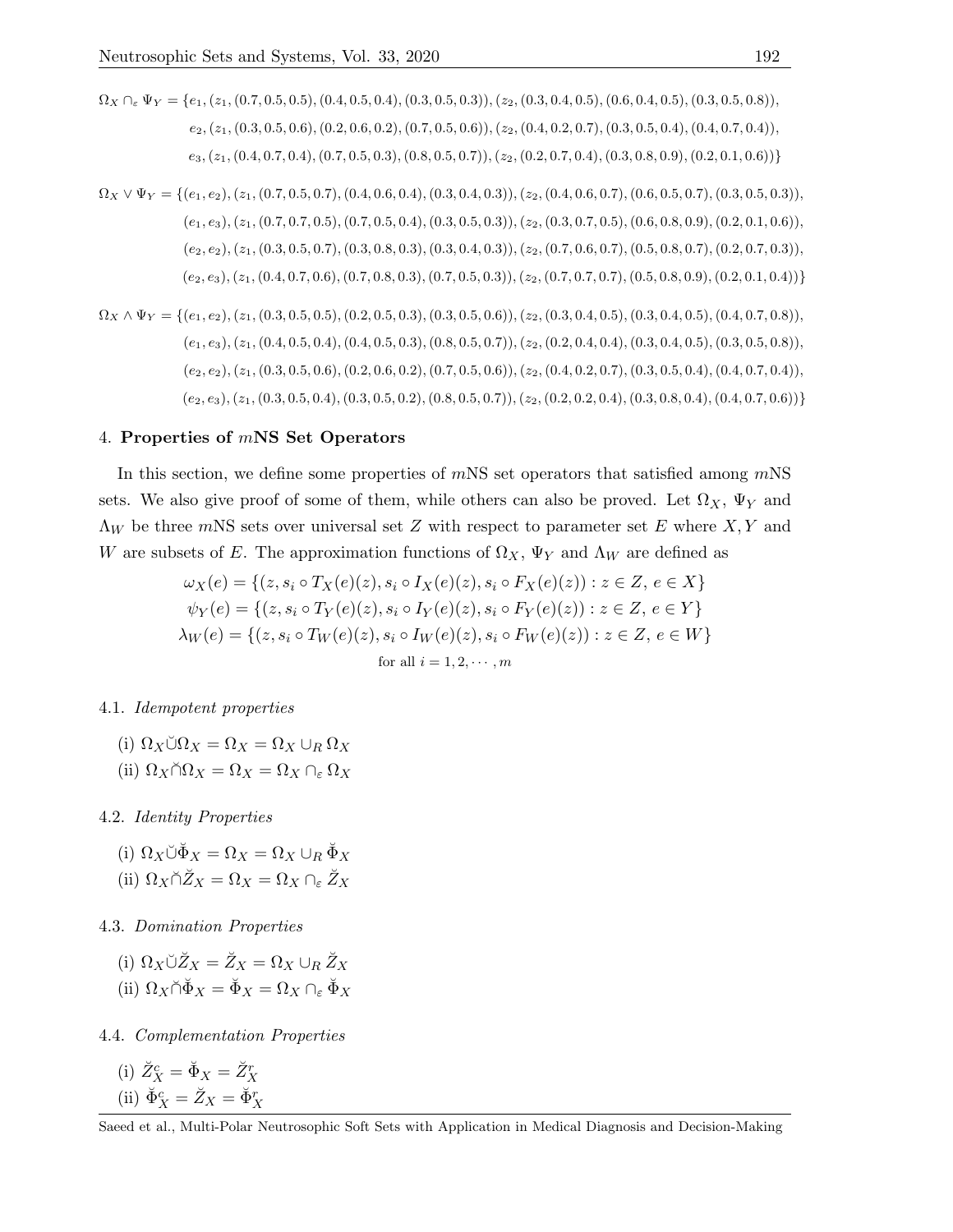# 4.5. Double Complementation Property

(i)  $(\Omega_X^c)^c = \Omega_X = (\Omega_X^r)^r$ 

4.6. Absorption Properties

(i)  $\Omega_X \check{\cup} (\Omega_X \check{\cap} \Psi_Y) = \Omega_X$ (ii)  $\Omega_X \cap (\Omega_X \cup \Psi_Y) = \Omega_X$ (iii)  $\Omega_X \cup_B (\Omega_X \cap_{\varepsilon} \Psi_Y) = \Omega_X$ (iv)  $\Omega_X \cap_{\varepsilon} (\Omega_X \cup_R \Psi_Y) = \Omega_X$ 

# Remark 4.1

- (i) Union  $\cup$  and extended intersection  $\cap_{\varepsilon}$  do not absorb over each other among mNS sets
- (ii) Restricted Union  $\cup_R$  and intersection  $\cap$  do not absorb over each other among mNS sets

# 4.7. Commutative Properties

$$
(i) \ \Omega_X \breve{\cup} \Psi_Y = \Psi_Y \breve{\cup} \Omega_X
$$

- (ii)  $\Omega_X \cup_R \Psi_Y = \Psi_Y \cup_R \Omega_X$
- (iii)  $\Omega_X \cap \Psi_Y = \Psi_Y \cap \Omega_X$
- (iv)  $\Omega_X \cap_{\varepsilon} \Psi_Y = \Psi_Y \cap_{\varepsilon} \Omega_X$

# Remark 4.2

(i) OR-operator  $\vee$  and AND-operator  $\wedge$  do not commute among mNS sets

# 4.8. Associative Properties

(i)  $\Omega_X \check{\cup} (\Psi_Y \check{\cup} \Lambda_W) = (\Omega_X \check{\cup} \Psi_Y) \check{\cup} \Lambda_W$ (ii)  $\Omega_X \cap (\Psi_Y \cap \Lambda_W) = (\Omega_X \cap \Psi_Y) \cap \Lambda_W$ (iii)  $\Omega_X \cup_R (\Psi_Y \cup_R \Lambda_W) = (\Omega_X \cup_R \Psi_Y) \cup_R \Lambda_W$ (iv)  $\Omega_X \cap_{\varepsilon} (\Psi_Y \cap_{\varepsilon} \Lambda_W) = (\Omega_X \cap_{\varepsilon} \Psi_Y) \cap_{\varepsilon} \Lambda_W$ (v)  $\Omega_X \vee (\Psi_Y \vee \Lambda_W) = (\Omega_X \vee \Psi_Y) \vee \Lambda_W$ (vi)  $\Omega_X \wedge (\Psi_Y \wedge \Lambda_W) = (\Omega_X \wedge \Psi_Y) \wedge \Lambda_W$ Proof(i)  $\Rightarrow \omega_X(e) \cup (\psi_Y(e) \cup \lambda_Y(e)) = max\{s_i \circ T_X(e)(z), max(s_i \circ T_Y(e)(z), s_i \circ T_W(e)(z))\},\$  $max\{s_i \circ I_X(e)(z), max(s_i \circ I_Y(e)(z), s_i \circ I_W(e)(z))\},$  $min\{s_i \circ F_X(e)(z), min(s_i \circ F_Y(e)(z), s_i \circ F_W(e)(z))\}$ for all  $i = 1, 2, \cdots, m$ ;  $e \in X \cup (Y \cup Z) = (X \cup Y) \cup Z$  and  $z \in Z$  $\Rightarrow \omega_X(e) \cup (\psi_Y(e) \cup \lambda_Y(e)) = max(s_i \circ T_X(e)(z), s_i \circ T_Y(e)(z), s_i \circ T_W(e)(z)),$  $max(s_i \circ I_X(e)(z), s_i \circ I_Y(e)(z), s_i \circ I_W(e)(z)), min(s_i \circ F_X(e)(z), s_i \circ F_Y(e)(z), s_i \circ F_W(e)(z))$ for all  $i = 1, 2, \dots, m$ ;  $e \in X \cup (Y \cup Z) = (X \cup Y) \cup Z$  and  $z \in Z$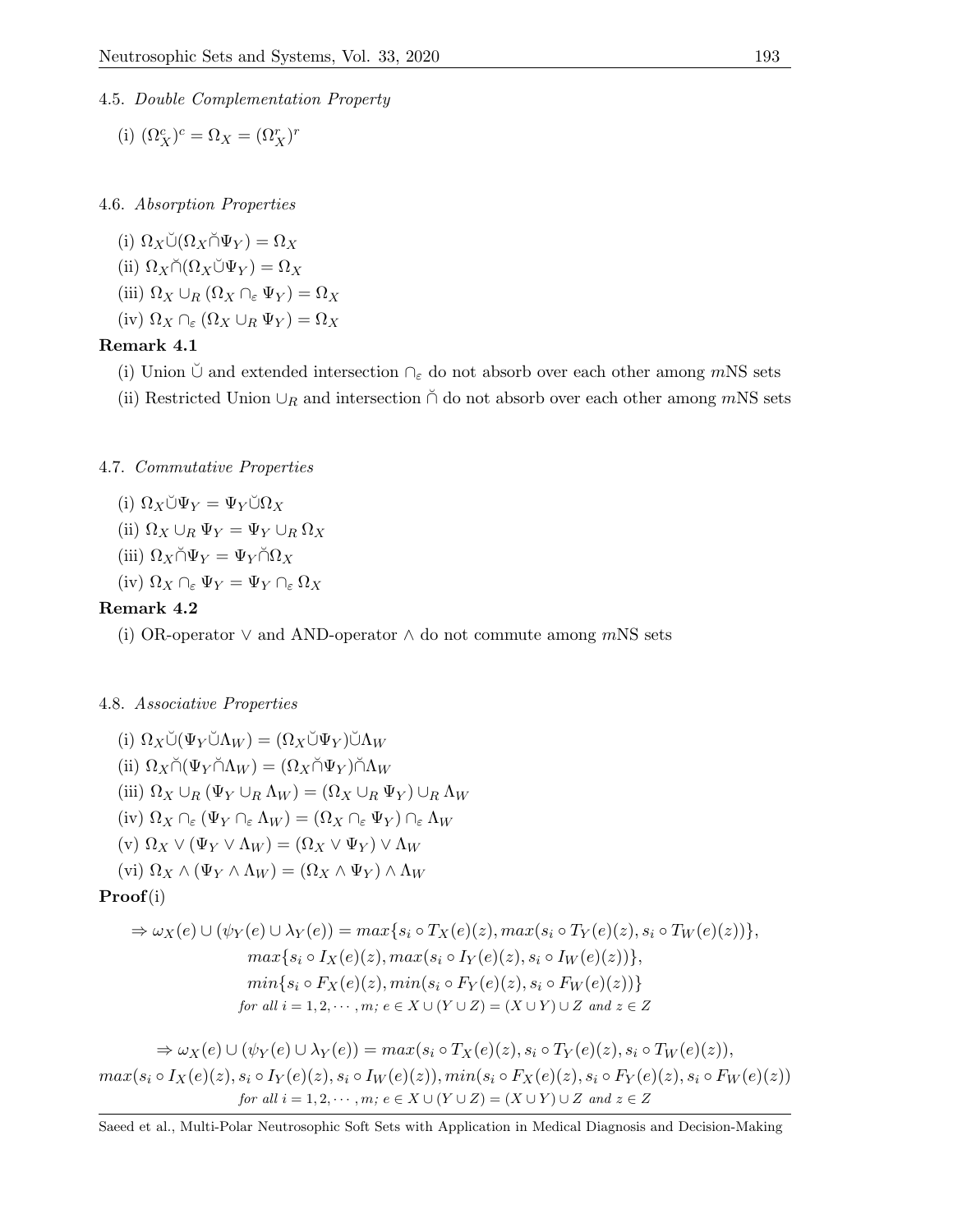$$
\Rightarrow \omega_X(e) \cup (\psi_Y(e) \cup \lambda_Y(e)) = max\{max(s_i \circ T_X(e)(z), s_i \circ T_Y(e)(z)), s_i \circ T_W(e)(z)\},
$$
  
\n
$$
max\{max(s_i \circ I_X(e)(z), s_i \circ I_Y(e)(z)), s_i \circ I_W(e)(z)\},
$$
  
\n
$$
min\{min(s_i \circ F_X(e)(z), s_i \circ F_Y(e)(z)), s_i \circ F_W(e)(z)\}
$$
  
\nfor all  $i = 1, 2, \dots, m; e \in X \cup (Y \cup Z) = (X \cup Y) \cup Z$  and  $z \in Z$   
\n
$$
\Rightarrow \omega_X(e) \cup (\psi_Y(e) \cup \lambda_Y(e)) = (\omega_X(e) \cup \psi_Y(e)) \cup \lambda_Y(e)
$$

for all  $i = 1, 2, \cdots, m$ ;  $e \in X \cup (Y \cup Z) = (X \cup Y) \cup Z$  and  $z \in Z$ 

$$
\Rightarrow \Omega_X \breve{\cup} (\Psi_Y \breve{\cup} \Lambda_W) = (\Omega_X \breve{\cup} \Psi_Y) \breve{\cup} \Lambda_W
$$

# Proof(ii)

$$
\Rightarrow \omega_X(e) \cap (\psi_Y(e) \cap \lambda_Y(e)) = min\{s_i \circ T_X(e)(z), min(s_i \circ T_Y(e)(z), s_i \circ T_W(e)(z))\},\
$$

$$
min\{s_i \circ I_X(e)(z), min(s_i \circ I_Y(e)(z), s_i \circ I_W(e)(z))\},\
$$

$$
max\{s_i \circ F_X(e)(z), max(s_i \circ F_Y(e)(z), s_i \circ F_W(e)(z))\}
$$

$$
for all i = 1, 2, \cdots, m; e \in X \cap (Y \cap Z) = (X \cap Y) \cap Z \text{ and } z \in Z
$$

$$
\Rightarrow \omega_X(e) \cap (\psi_Y(e) \cap \lambda_Y(e)) = \min(s_i \circ T_X(e)(z), s_i \circ T_Y(e)(z), s_i \circ T_W(e)(z)),
$$
  
\n
$$
\min(s_i \circ I_X(e)(z), s_i \circ I_Y(e)(z), s_i \circ I_W(e)(z)), \max(s_i \circ F_X(e)(z), s_i \circ F_Y(e)(z), s_i \circ F_W(e)(z))
$$
  
\nfor all  $i = 1, 2, \dots, m; e \in X \cap (Y \cap Z) = (X \cap Y) \cap Z$  and  $z \in Z$ 

$$
\Rightarrow \omega_X(e) \cap (\psi_Y(e) \cap \lambda_Y(e)) = \min\{\min(s_i \circ T_X(e)(z), s_i \circ T_Y(e)(z)), s_i \circ T_W(e)(z)\},\
$$

$$
\min\{\min(s_i \circ I_X(e)(z), s_i \circ I_Y(e)(z)), s_i \circ I_W(e)(z)\},\
$$

$$
\max\{\max(s_i \circ F_X(e)(z), s_i \circ F_Y(e)(z)), s_i \circ F_W(e)(z)\}
$$

$$
\text{for all } i = 1, 2, \cdots, m; e \in X \cap (Y \cap Z) = (X \cap Y) \cap Z \text{ and } z \in Z
$$

$$
\Rightarrow \omega_X(e) \cap (\psi_Y(e) \cap \lambda_Y(e)) = (\omega_X(e) \cup \psi_Y(e)) \cup \lambda_Y(e)
$$
  
for all  $i = 1, 2, \dots, m$ ;  $e \in X \cap (Y \cap Z) = (X \cap Y) \cap Z$  and  $z \in Z$ 

$$
\Rightarrow \Omega_X \breve{\cap} (\Psi_Y \breve{\cap} \Lambda_W) = (\Omega_X \breve{\cap} \Psi_Y) \breve{\cap} \Lambda_W
$$

Similarly, others associative properties also satisfy equality.

# 4.9. Distributive Properties

(i)  $\Omega_X \check{\cup} (\Psi_Y \check{\cap} \Lambda_W) = (\Omega_X \check{\cup} \Psi_Y) \check{\cap} (\Omega_X \check{\cup} \Lambda_W)$ (ii)  $\Omega_X \cap (\Psi_Y \cup \Lambda_W) = (\Omega_X \cap \Psi_Y) \cup (\Omega_X \cap \Lambda_W)$ (iii)  $\Omega_X \cup_R (\Psi_Y \cap_{\varepsilon} \Lambda_W) = (\Omega_X \cup_R \Psi_Y) \cap_{\varepsilon} (\Omega_X \cup_R \Lambda_W)$ (iv)  $\Omega_X \cap_{\varepsilon} (\Psi_Y \cup_R \Lambda_W) = (\Omega_X \cap_{\varepsilon} \Psi_Y) \cup_R (\Omega_X \cap_{\varepsilon} \Lambda_W)$ (v)  $\Omega_X \cup_R (\Psi_Y \cap \Lambda_W) = (\Omega_X \cup_R \Psi_Y) \cap (\Omega_X \cup_R \Lambda_W)$ (vi)  $\Omega_X \cap (\Psi_Y \cup_R \Lambda_W) = (\Omega_X \cap \Psi_Y) \cup_R (\Omega_X \cap \Lambda_W)$ Proof(i)  $\Rightarrow \omega_X(e) \cup (\psi_Y(e) \cap \lambda_W(e)) = max\{s_i \circ T_X(e)(z), min(s_i \circ T_Y(e)(z), s_i \circ T_W(e)(z))\},$  $max{s_i \circ I_X(e)(z), min(s_i \circ I_Y(e)(z), s_i \circ I_W(e)(z))},$  $min\{s_i \circ T_X(e)(z), max(s_i \circ T_Y(e)(z), s_i \circ T_W(e)(z))\}$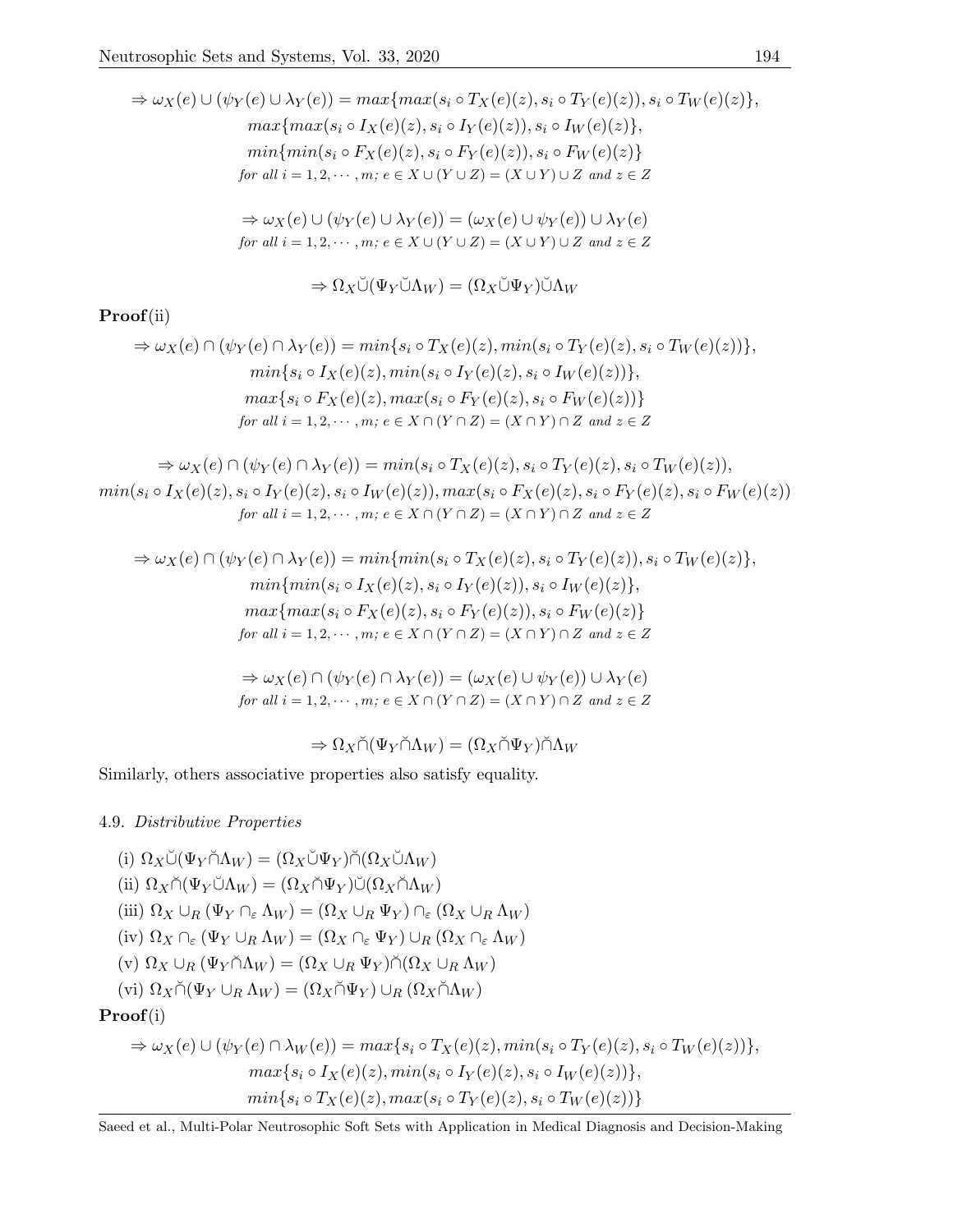for all 
$$
i = 1, 2, \dots, m
$$
;  $e \in X \cup (Y \cap W) = (X \cup Y) \cap (X \cup W)$  and  $z \in Z$ 

$$
\Rightarrow \omega_X(e) \cup (\psi_Y(e) \cap \lambda_W(e) =
$$
  

$$
\min\{\max(s_i \circ T_X(e)(z), s_i \circ T_Y(e)(z)), \max(s_i \circ T_X(e)(z), s_i \circ T_W(e)(z))\},\
$$
  

$$
\min\{\max(s_i \circ I_X(e)(z), s_i \circ I_Y(e)(z)), \max(s_i \circ I_X(e)(z), s_i \circ I_W(e)(z))\},\
$$
  

$$
\max\{\min(s_i \circ F_X(e)(z), s_i \circ F_Y(e)(z)), \min(s_i \circ F_X(e)(z), s_i \circ F_W(e)(z))\}
$$
  

$$
\text{for all } i = 1, 2, \cdots, m; e \in X \cup (Y \cap W) = (X \cup Y) \cap (X \cup W) \text{ and } z \in Z
$$

$$
\Rightarrow \omega_X(e) \cup (\psi_Y(e) \cap \lambda_W(e)) = (\omega_X(e) \cup \psi_Y(e)) \cap (\omega_X(e) \cup \lambda_W(e))
$$
  
for all  $i = 1, 2, \dots, m$ ;  $e \in X \cup (Y \cap W) = (X \cup Y) \cap (X \cup W)$  and  $z \in Z$ 

$$
\Rightarrow \Omega_X \breve{\cup} (\Psi_Y \breve{\cap} \Lambda_W) = (\Omega_X \breve{\cup} \Psi_Y) \breve{\cap} (\Omega_X \breve{\cup} \Lambda_W)
$$

# Proof(ii)

$$
\Rightarrow \omega_X(e) \cap (\psi_Y(e) \cup \lambda_W(e)) = min\{s_i \circ T_X(e)(z), max(s_i \circ T_Y(e)(z), s_i \circ T_W(e)(z))\},\
$$

$$
min\{s_i \circ I_X(e)(z), max(s_i \circ I_Y(e)(z), s_i \circ I_W(e)(z))\},\
$$

$$
max\{s_i \circ T_X(e)(z), min(s_i \circ T_Y(e)(z), s_i \circ T_W(e)(z))\}
$$

$$
for \ all \ i = 1, 2, \cdots, m; \ e \in X \cap (Y \cup W) = (X \cap Y) \cup (X \cap W) \ and \ z \in Z
$$

$$
\Rightarrow \omega_X(e) \cap (\psi_Y(e) \cup \lambda_W(e) =
$$
  
max{min(s\_i \circ T\_X(e)(z), s\_i \circ T\_Y(e)(z)), min(s\_i \circ T\_X(e)(z), s\_i \circ T\_W(e)(z))},  
max{min(s\_i \circ I\_X(e)(z), s\_i \circ I\_Y(e)(z)), min(s\_i \circ I\_X(e)(z), s\_i \circ I\_W(e)(z))},  
min{max(s\_i \circ F\_X(e)(z), s\_i \circ F\_Y(e)(z)), max(s\_i \circ F\_X(e)(z), s\_i \circ F\_W(e)(z))}  
for all  $i = 1, 2, \dots, m; e \in X \cap (Y \cup W) = (X \cap Y) \cup (X \cap W)$  and  $z \in Z$ 

$$
\Rightarrow \omega_X(e) \cap (\psi_Y(e) \cup \lambda_W(e)) = (\omega_X(e) \cap \psi_Y(e)) \cup (\omega_X(e) \cap \lambda_W(e))
$$
  
for all  $i = 1, 2, \dots, m$ ;  $e \in X \cap (Y \cup W) = (X \cap Y) \cup (X \cap W)$  and  $z \in Z$ 

 $\Rightarrow \Omega_X \cap (\Psi_Y \cup \Lambda_W) = (\Omega_X \cap \Psi_Y) \cup (\Omega_X \cap \Lambda_W)$ 

Similarly, others distributive properties also satisfy equality.

# Remark 4.3

- (i) Union  $\cup$  and extended intersection  $\cap_{\varepsilon}$  do not distribute over each other among mNS sets
- (ii) OR-operator  $\vee$  and AND-operator  $\wedge$  do not distribute over each other among mNS sets
- (iii) Restricted union  $\cup_R$  distribute over union  $\check{\cup}$  but converse does not hold true
- (iv) Intersection  $\tilde{\cap}$  distribute over extended intersection  $\cap_{\varepsilon}$  but converse does not hold true

# Counter-Example 4.1

Let  $\Omega_X = \{e_2, (z_1, (0.5, 0.6), (0.3, 0.2), (0.9, 0.7)), (z_2, (0.3, 0.6), (0.4, 0.7), (0.5, 0.8))\};$  $\Psi_Y = \{e_1, (z_1(0.3, 0.2), (0.4, 0.6), (0.1, 0.8)), (z_2, (0.6, 0.4), (0.6, 0.8), (0.8, 0.8))\}$  and  $\Lambda_W = \{e_2, (z_1, (0.7, 0.2), (0.3, 0.5), (0.2, 0.1)), (z_2, (0.6, 0.5), (0.3, 0.6), (0.5, 0.4))\}$  be three 2−NS sets over the universal set  $Z = \{z_1, z_2\}$  with respect to set of attributes  $E = \{e_1, e_2\}$ , then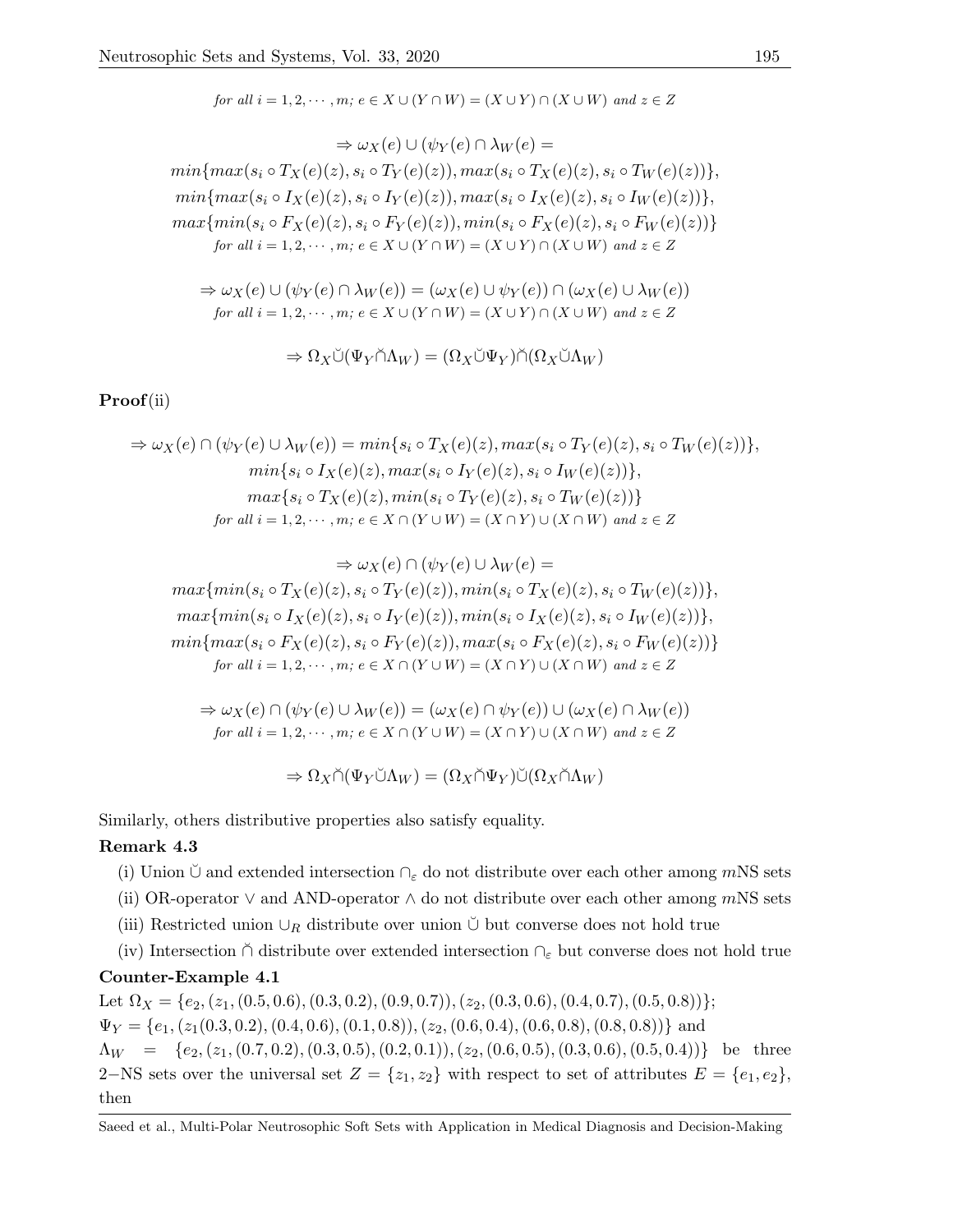$$
\Omega_X \cap_{\varepsilon} (\Psi_Y \breve{\cup} \Lambda_W) = \{e_1, (z_1(0.3, 0.2), (0.4, 0.6), (0.1, 0.8)), (z_2, (0.6, 0.4), (0.6, 0.8), (0.8, 0.8)),
$$
  
\n
$$
e_2, (z_1, (0.5, 0.2), (0.3, 0.2), (0.9, 0.7)), (z_2, (0.3, 0.5), (0.3, 0.6), (0.5, 0.8))\}
$$
  
\nand  
\n
$$
(\Omega_X \cap_{\varepsilon} \Psi_Y) \breve{\cup} (\Omega_X \cap_{\varepsilon} \Lambda_W) = \{e_1, (z_1(0.3, 0.2), (0.4, 0.6), (0.1, 0.8)), (z_2, (0.6, 0.4), (0.6, 0.8), (0.8, 0.8)),
$$
  
\n
$$
e_2, (z_1, (0.5, 0.6), (0.3, 0.2), (0.9, 0.7)), (z_2, (0.3, 0.6), (0.4, 0.7), (0.5, 0.8))\}
$$

Hence, 
$$
\Omega_X \cap_{\varepsilon} (\Psi_Y \check{\cup} \Lambda_W) \neq (\Omega_X \cap_{\varepsilon} \Psi_Y) \check{\cup} (\Omega_X \cap_{\varepsilon} \Lambda_W)
$$

4.10. De Morgan's Properties

(i)  $(\Omega_X \cup_R \Psi_Y)^r = \Omega_X^r \cap \Psi_Y^r$ (ii)  $(\Omega_X \cap \Psi_Y)^r = \Omega_X^r \cup_R \Psi_Y^r$ (iii)  $(\Omega_X \wedge \Psi_Y)^r = \Omega_X^r \vee (\Psi_Y^r)$ (iv)  $(\Omega_X \vee \Psi_Y)^r = \Omega_X^r \wedge \Psi_Y^r$ (v)  $(\Omega_X \check{\cup} \Psi_Y)^r = \Omega_X^r \cap_{\varepsilon} \Psi_Y^r$ (vi)  $(\Omega_X \cap_{\varepsilon} \Psi_Y)^r = \Omega_X^r \check{\cup} \Psi_Y^r$ (vii)  $(\Omega_X \cup_R \Psi_Y)^c = \Omega_X^c \cap \Psi_Y^c$ (viii)  $(\Omega_X \cap \Psi_Y)^c = \Omega_X^c \cup_R \Psi_Y^c$ (ix)  $(\Omega_X \wedge \Psi_Y)^c = \Omega_X^c \vee \Psi_Y^c$ (x)  $(\Omega_X \vee \Psi_Y)^c = \Omega_X^c \wedge \Psi_Y^c$ (xi)  $(\Omega_X \check{\cup} \Psi_Y)^c = \Omega_X^c \cap_{\varepsilon} \Psi_Y^c$ (xii)  $(\Omega_X \cap_{\varepsilon} \Psi_Y)^c = \Omega_X^c \check{\cup} \Psi_Y^c$ 

$$
\mathbf{Proof}(\mathrm{i})
$$

$$
\Rightarrow (\omega_X(e) \cup \psi_Y(e))^r = [max(s_i \circ T_X(e)(z), s_i \circ T_Y(e)(z)),
$$
  

$$
max(s_i \circ I_X(e)(z), s_i \circ I_Y(e)(z)), min(s_i \circ F_X(e)(z), s_i \circ F_Y(e)(z))]^r
$$
  
*for all i = 1, 2, \cdots, m; e \in X \cap Y and z \in Z*

$$
\Rightarrow (\omega_X(e) \cup \psi_Y(e))^r = \min(s_i \circ F_X(e)(z), s_i \circ F_Y(e)(z)),
$$
  
(1, 1,  $\cdots$ , 1) - \max(s\_i \circ I\_X(e)(z), s\_i \circ I\_Y(e)(z)), \max(s\_i \circ T\_X(e)(z), s\_i \circ T\_Y(e)(z))  
for all  $i = 1, 2, \cdots, m; e \in X \cap Y$  and  $z \in Z$ 

$$
\Rightarrow (\omega_X(e) \cup \psi_Y(e))^r = \min(s_i \circ F_X(e)(z), s_i \circ F_Y(e)(z)),
$$
  
\n
$$
\min\{(1, 1, \dots, 1) - s_i \circ I_X(e)(z), (1, 1, \dots, 1) - s_i \circ I_Y(e)(z)\}, \max(s_i \circ T_X(e)(z), s_i \circ T_Y(e)(z))
$$
  
\nfor all  $i = 1, 2, \dots, m; e \in X \cap Y$  and  $z \in Z$ 

$$
\Rightarrow (\omega_X(e) \cup \psi_Y(e))^r = [s_i \circ F_X(e)(z), (1, 1, \cdots, 1) - s_i \circ I_X(e)(z), s_i \circ T_X(e)(z)]
$$
  

$$
\cap [s_i \circ F_Y(e)(z)), (1, 1, \cdots, 1) - s_i \circ I_Y(e)(z)), s_i \circ T_Y(e)(z))]
$$
  
for all  $i = 1, 2, \cdots, m; e \in X \cap Y$  and  $z \in Z$ 

$$
\Rightarrow (\omega_X(e) \cup \psi_Y(e))^r = [s_i \circ T_X(e)(z), s_i \circ I_X(e)(z), s_i \circ F_X(e)(z)]^r
$$
  

$$
\cap [s_i \circ T_Y(e)(z)), s_i \circ I_Y(e)(z)), s_i \circ F_Y(e)(z))]^r
$$
  
for all  $i = 1, 2, \dots, m; e \in X \cap Y$  and  $z \in Z$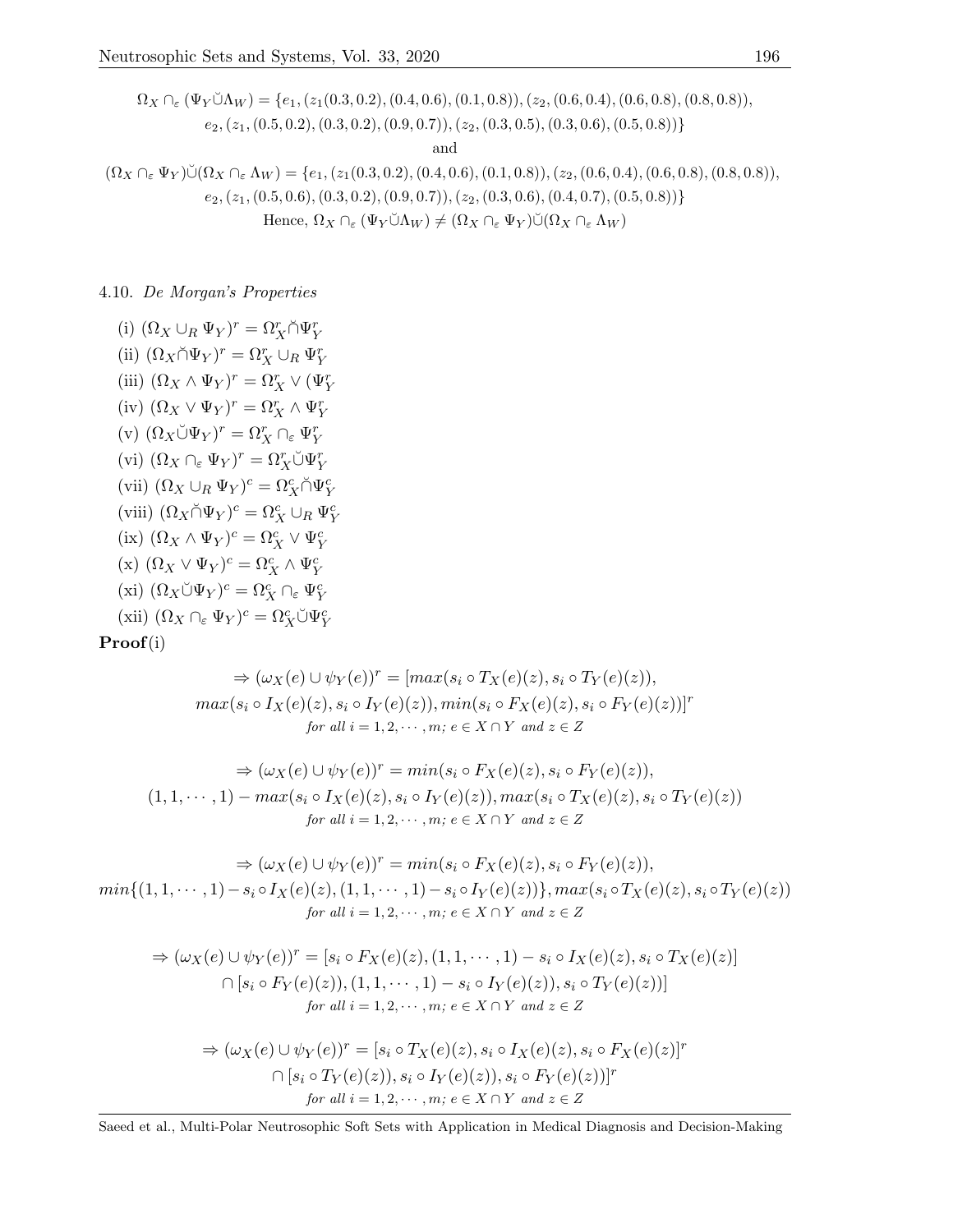$$
\Rightarrow (\omega_X(e) \cup \psi_Y(e))^r = \omega_X^r(e) \cap \psi_Y^r(e)
$$
  
for all  $i = 1, 2, \dots, m; e \in X \cap Y$  and  $z \in Z$ 

$$
\Rightarrow (\Omega_X \cup_R \Psi_Y)^r = (\Omega_X)^r \check{\cap} (\Psi_Y)^r
$$

Proof(ii)

$$
\Rightarrow (\omega_X(e) \cap \psi_Y(e))^r = [min(s_i \circ T_X(e)(z), s_i \circ T_Y(e)(z)),
$$
  
min(s<sub>i</sub> \circ I<sub>X</sub>(e)(z), s<sub>i</sub> \circ I<sub>Y</sub>(e)(z)), max(s<sub>i</sub> \circ F<sub>X</sub>(e)(z), s<sub>i</sub> \circ F<sub>Y</sub>(e)(z))]^r  
for all i = 1, 2, ..., m; e \in X \cap Y and z \in Z

$$
\Rightarrow (\omega_X(e) \cap \psi_Y(e))^r = \max(s_i \circ F_X(e)(z), s_i \circ F_Y(e)(z)),
$$
  
(1, 1,  $\cdots$ , 1) -  $\min(s_i \circ I_X(e)(z), s_i \circ I_Y(e)(z)), \min(s_i \circ T_X(e)(z), s_i \circ T_Y(e)(z))$   
for all  $i = 1, 2, \cdots, m; e \in X \cap Y$  and  $z \in Z$ 

 $\Rightarrow$   $(\omega_X(e) \cap \psi_Y(e))^r = max(s_i \circ F_X(e)(z), s_i \circ F_Y(e)(z)),$  $max\{(1, 1, \dots, 1) - s_i \circ I_X(e)(z), (1, 1, \dots, 1) - s_i \circ I_Y(e)(z)\}, min(s_i \circ T_X(e)(z), s_i \circ T_Y(e)(z))$ for all  $i = 1, 2, \cdots, m$ ;  $e \in X \cap Y$  and  $z \in Z$ 

$$
\Rightarrow (\omega_X(e) \cap \psi_Y(e))^r = [s_i \circ F_X(e)(z), (1, 1, \cdots, 1) - s_i \circ I_X(e)(z), s_i \circ T_X(e)(z)]
$$
  

$$
\cup [s_i \circ F_Y(e)(z)), (1, 1, \cdots, 1) - s_i \circ I_Y(e)(z)), s_i \circ T_Y(e)(z))]
$$
  
for all  $i = 1, 2, \cdots, m; e \in X \cap Y$  and  $z \in Z$ 

$$
\Rightarrow (\omega_X(e) \cap \psi_Y(e))^r = [s_i \circ T_X(e)(z), s_i \circ I_X(e)(z), s_i \circ F_X(e)(z)]^r
$$
  

$$
\cup [s_i \circ T_Y(e)(z)), s_i \circ I_Y(e)(z)), s_i \circ F_Y(e)(z))]^r
$$
  
for all  $i = 1, 2, \dots, m; e \in X \cap Y$  and  $z \in Z$ 

 $\Rightarrow (\omega_X(e) \cap \psi_Y(e))^r = \omega_X^r(e) \cup \psi_Y^r(e)$ for all  $i = 1, 2, \cdots, m$ ;  $e \in X \cap Y$  and  $z \in Z$ 

$$
\Rightarrow (\Omega_X \breve{\cap} \Psi_Y)^r = (\Omega_X)^r \cup_R (\Psi_Y)^r
$$

Similarly, all the other De Morgan's properties can be proved in the same way.

## 4.11. Exclusion and Contradiction Properties

The Exclusion and Contradiction Properties among mNS set do not hold, we show it by a counter-example

(i)  $\Omega_X \check{\cup} \Omega_X^r \neq \check{Z}_X \neq \Omega_X \cup_R \Omega_X^r$ (ii)  $\Omega_X \cup \Omega_X^c \neq \check{Z}_X \neq \Omega_X \cup_R \Omega_X^c$ (iii)  $\Omega_X \cap \Omega_X^r \neq \breve{\Phi}_X \neq \Omega_X \cap_{\varepsilon} \Omega_X^r$ (iv)  $\Omega_X \breve{\cap} \Omega_X^c \neq \breve{\Phi}_X \neq \Omega_X \cap_{\varepsilon} \Omega_X^c$ Counter-Example 4.2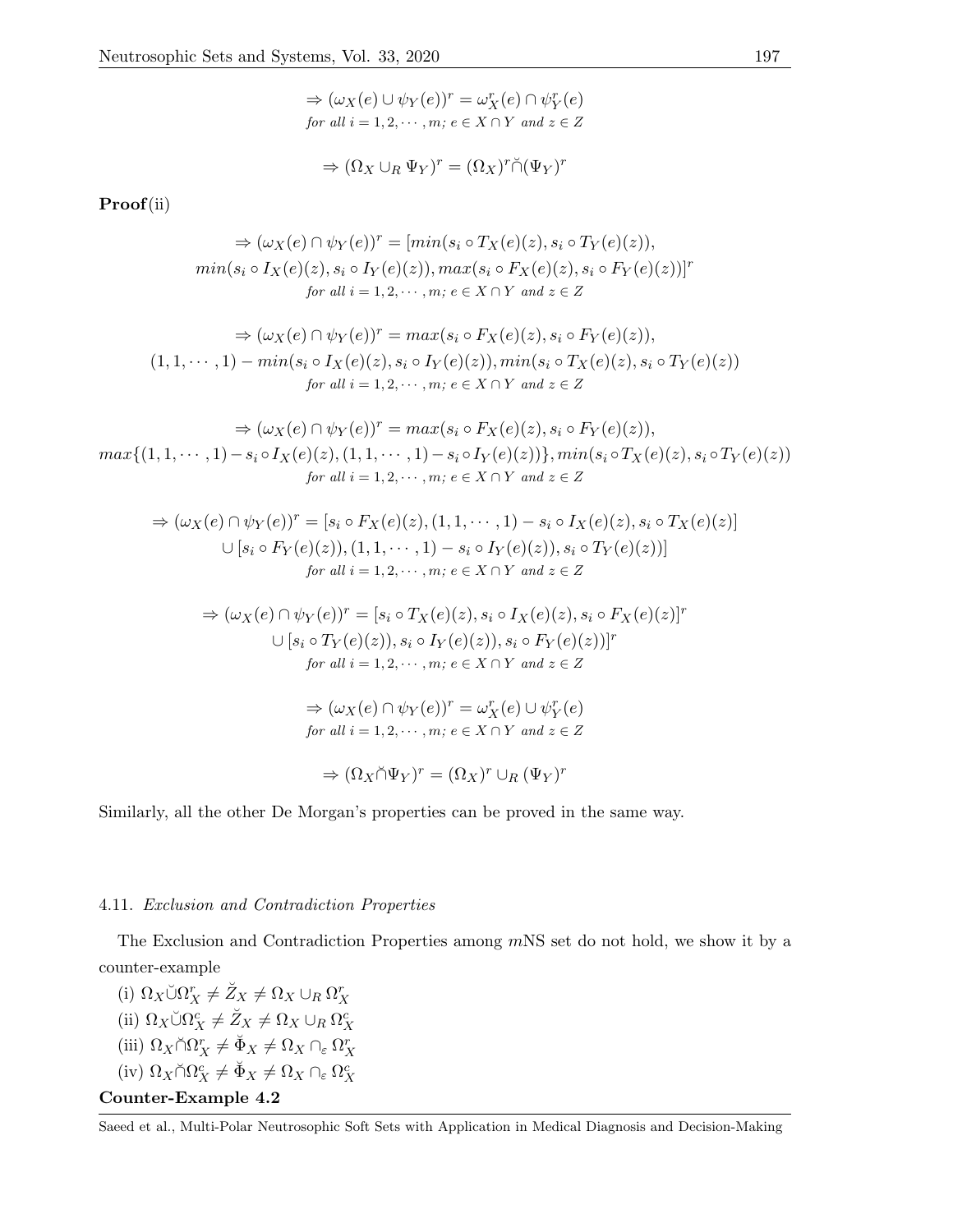Let  $\Omega_X = \{e_1, (z_1, (0.5, 0.6), (0.3, 0.2), (0.9, 0.3)), (z_2, (0.3, 0.6), (0.4, 0.7), (0.5, 0.8))\}$  be a 2-NS set over universal set  $Z = \{z_1, z_2\}$  with respect to the set of attributes  $X \subseteq E$ , relative complement of 2–NS set  $\Omega_X$  will be

 $\Omega_X^r = \{e_1, (z_1, (0.9, 0.3), (0.7, 0.8), (0.5, 0.6)), (z_2, (0.5, 0.8), (0.6, 0.3), (0.3, 0.6))\},\$ then  $\Omega_X \breve{\cup} \Omega_X^r = \{e_1, (z_1, (0.9, 0.6), (0.7, 0.8), (0.5, 0.3)), (z_2, (0.5, 0.8), (0.6, 0.7), (0.3, 0.6))\} \neq \breve{Z}_X$ and

 $\Omega_X \breve{\cap} \Omega_X^r = \{e_1, (z_1, (0.5, 0.3), (0.3, 0.2), (0.9, 0.6)), (z_2, (0.3, 0.6), (0.4, 0.3), (0.5, 0.8))\} \neq \breve{\Phi}_X$ Similarly, others can also be proved by counter-example.

#### 5. Distances and Similarity Measure

In this section we define distances and similarity measure formulas for  $mNS$  set as follows:

#### 5.1. Distances

**Definition 4.1** Let  $Z = \{z_1, z_2, ..., z_n\}$  be a universal set,  $E = \{e_1, e_2, ..., e_q\}$  be a set of attributes and  $X, Y \in E$ . Let  $\Omega_X, \Psi_Y$  are two mNS sets over Z with their mN approximate mapping

$$
\omega_X(e_j) = \{(z, s_i \circ T_X(e_j)(z_k), s_i \circ I_X(e_j)(z_k), s_i \circ F_X(e_j)(z_k))\}
$$
  

$$
\psi_Y(e_j) = \{(z, s_i \circ T_Y(e_j)(z_k), s_i \circ I_Y(e_j)(z_k), s_i \circ F_Y(e_j)(z_k))\}
$$
  
for all  $i = 1, 2, \dots, m; j = 1, 2, \dots, q$  and  $k = 1, 2, \dots, n$ 

respectively, then the distance measure between  $\Omega_X$  and  $\Psi_Y$  is defined as (1) Hamming distance:

$$
d_H(\Omega_X, \Psi_Y) = \frac{1}{3mq} \{ \sum_{i=1}^m \sum_{j=1}^q \sum_{k=1}^n (|s_i \circ T_X(e_j)(z_k) - s_i \circ T_Y(e_j)(z_k)| + |s_i \circ I_X(e_j)(z_k) - s_i \circ I_Y(e_j)(z_k)| + |s_i \circ F_X(e_j)(z_k) - s_i \circ F_Y(e_j)(z_k)|) \} \tag{1}
$$

(2) Normalized Hamming distance:

$$
d_{NH}(\Omega_X, \Psi_Y) = \frac{1}{3mqn} \{ \sum_{i=1}^m \sum_{j=1}^q \sum_{k=1}^n (|s_i \circ T_X(e_j)(z_k) - s_i \circ T_Y(e_j)(z_k)| + |s_i \circ I_X(e_j)(z_k) - s_i \circ I_Y(e_j)(z_k)| + |s_i \circ F_X(e_j)(z_k) - s_i \circ F_Y(e_j)(z_k)|) \}
$$
(2)

(3) Euclidean distance:

$$
d_E(\Omega_X, \Psi_Y) = \left\{ \frac{1}{3mq} \sum_{i=1}^m \sum_{j=1}^q \sum_{k=1}^n ((s_i \circ T_X(e_j)(z_k) - s_i \circ T_Y(e_j)(z_k))^2 + (s_i \circ I_X(e_j)(z_k) - s_i \circ T_Y(e_j)(z_k))^2 + (s_i \circ F_X(e_j)(z_k) - s_i \circ F_Y(e_j)(z_k))^2) \right\}^{\frac{1}{2}}
$$
(3)

Saeed et al., Multi-Polar Neutrosophic Soft Sets with Application in Medical Diagnosis and Decision-Making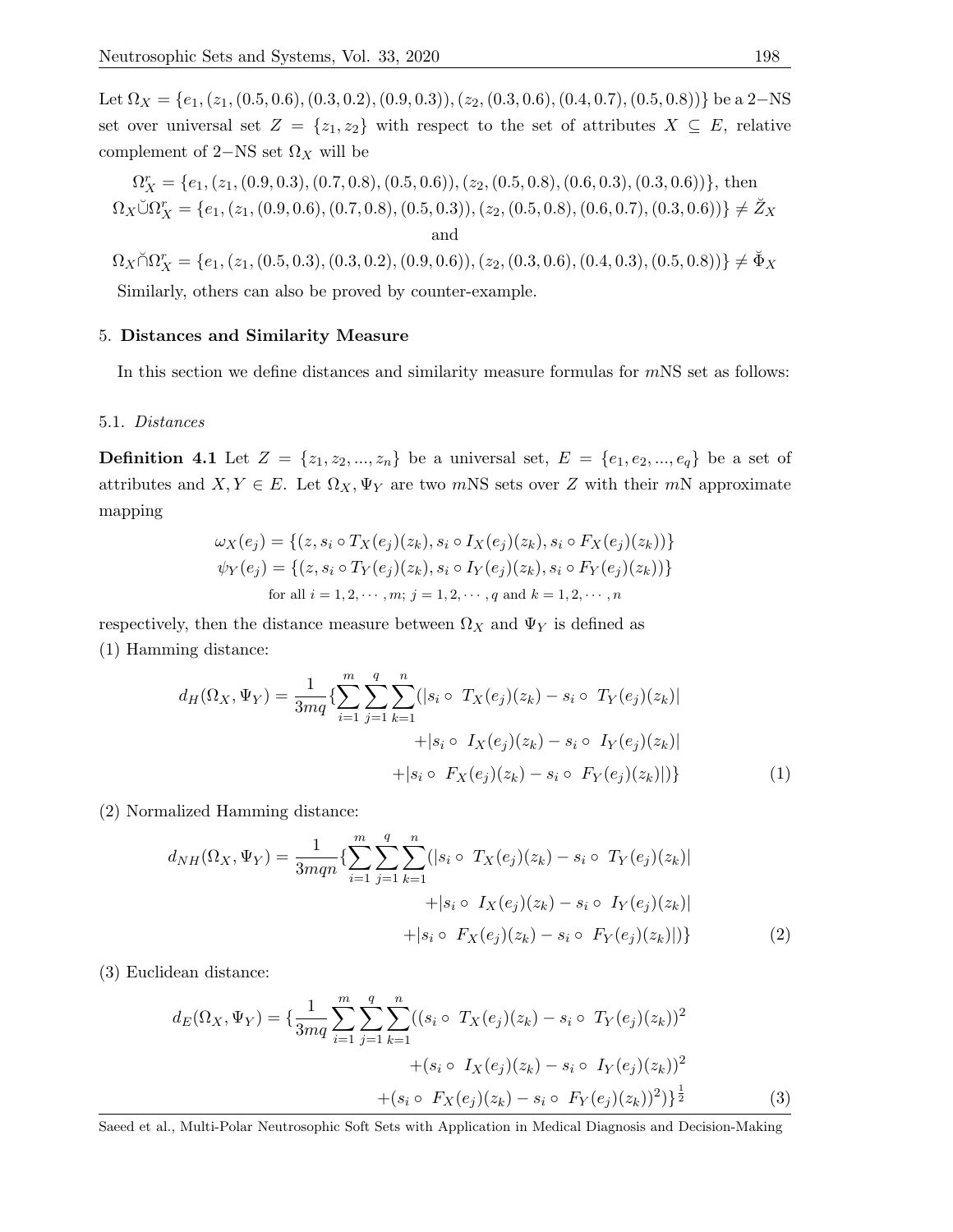(4) Normalized Euclidean distance:

$$
d_{NE}(\Omega_X, \Psi_Y) = \left\{ \frac{1}{3mqn} \sum_{i=1}^m \sum_{j=1}^q \sum_{k=1}^n ((s_i \circ T_X(e_j)(z_k) - s_i \circ T_Y(e_j)(z_k))^2 + (s_i \circ I_X(e_j)(z_k) - s_i \circ T_Y(e_j)(z_k))^2 + (s_i \circ F_X(e_j)(z_k) - s_i \circ F_Y(e_j)(z_k))^2) \right\}^{\frac{1}{2}}
$$
(4)

**Theorem 5.1** The distance measures between  $\Omega_X$  and  $\Psi_Y$  satisfy the following inequality

- (1)  $d_H(\Omega_X, \Psi_Y) \leq n$ (2)  $d_{NH}(\Omega_X, \Psi_Y) \leq 1$ (3)  $d_E(\Omega_X, \Psi_Y) \leq \sqrt{n}$
- (4)  $d_{NE}(\Omega_X, \Psi_Y) \leq 1$

# Theorem 5.2

The distance mappings  $d_H, d_{NH}, d_E$  and  $d_{NE}$  are defined from  $mN^Z \rightarrow R^+$  are metric Proof

- Let  $\Omega_X = (\omega, X), \Psi_Y = (\psi, Y)$  and  $\Lambda_W = (\lambda, W)$  be three mNS sets over Z, then (1)  $d_H(\Omega_X, \Psi_Y) \geq 0$
- (2) Suppose  $d_H(\Omega_X, \Psi_Y) = 0$

$$
\iff \frac{1}{3mqn} \{ \sum_{i=1}^{m} \sum_{j=1}^{q} \sum_{k=1}^{n} (|s_i \circ T_X(e_j)(z_k) - p_i \circ T_Y(e_j)(z_k)| + |s_i \circ I_X(e_j)(z_k) - p_i \circ I_Y(e_j)(z_k)| + |s_i \circ F_X(e_j)(z_k) - p_i \circ F_Y(e_j)(z_k)|) \} = 0
$$
\nfor all  $i = 1, 2, \dots, m; j = 1, 2, \dots, q$  and  $k = 1, 2, \dots, n$ 

$$
\iff |s_i \circ T_X(e_j)(z_k) - s_i \circ T_Y(e_j)(z_k)|
$$

$$
+ |s_i \circ I_X(e_j)(z_k) - s_i \circ I_Y(e_j)(z_k)|
$$

$$
+ |s_i \circ F_X(e_j)(z_k) - s_i \circ F_Y(e_j)(z_k)| = 0
$$
for all  $i = 1, 2, \dots, m; j = 1, 2, \dots, q$  and  $k = 1, 2, \dots, n$ 

$$
\iff |s_i \circ T_X(e_j)(z_k) - s_i \circ T_Y(e_j)(z_k)| = 0
$$

$$
+ |s_i \circ I_X(e_j)(z_k) - s_i \circ I_Y(e_j)(z_k)| = 0
$$

$$
+ |s_i \circ F_X(e_j)(z_k) - s_i \circ F_Y(e_j)(z_k)| = 0
$$
for all  $i = 1, 2, \dots, m; j = 1, 2, \dots, q$  and  $k = 1, 2, \dots, n$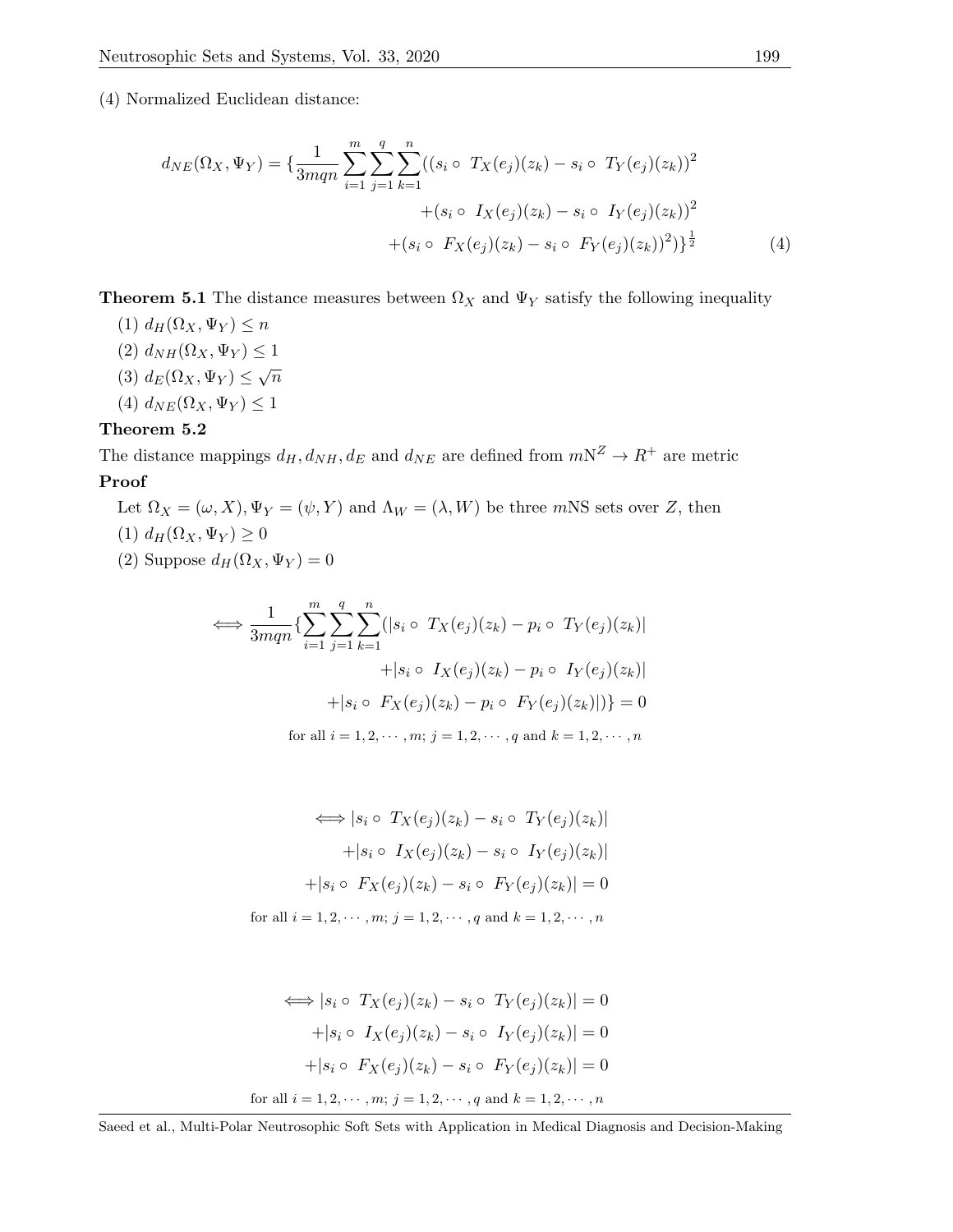$$
\iff s_i \circ T_X(e_j)(z_k) = s_i \circ T_Y(e_j)(z_k),
$$

$$
s_i \circ I_X(e_j)(z_k) = s_i \circ I_Y(e_j)(z_k),
$$

$$
s_i \circ F_X(e_j)(z_k) = s_i \circ F_Y(e_j)(z_k)
$$
for all  $i = 1, 2, \dots, m; j = 1, 2, \dots, q$  and  $k = 1, 2, \dots, n$ 

$$
\Longleftrightarrow \Omega_X = \Psi_Y
$$

(3)  $d_H(\Omega_X, \Psi_Y) = d_H(\Psi_Y, \Omega_X)$ 

(4) For any three  $m{\rm NS}$  sets  $\Omega_X, \Psi_Y$  and  $\Lambda_W$ 

$$
|s_i \circ T_X(e_j)(z_k) - s_i \circ T_Y(e_j)(z_k)|
$$

$$
+ |s_i \circ I_X(e_j)(z_k) - s_i \circ I_Y(e_j)(z_k)|
$$

$$
+ |s_i \circ F_X(e_j)(z_k) - s_i \circ F_Y(e_j)(z_k)|
$$
  
for all  $i = 1, 2, \dots, m; j = 1, 2, \dots, q$  and  $k = 1, 2, \dots, n$ 

$$
= |s_i \circ T_X(e_j)(z_k) - s_i \circ T_W(e_j)(z_k) + s_i \circ T_W(e_j)(z_k) - s_i \circ T_Y(e_j)(z_k)|
$$
  
+|s\_i \circ I\_X(e\_j)(z\_k) - s\_i \circ I\_W(e\_j)(z\_k) + s\_i \circ I\_WM(e\_j)(z\_k) - s\_i \circ I\_Y(e\_j)(z\_k)|  
+|s\_i \circ F\_X(e\_j)(z\_k) - s\_i \circ F\_W(e\_j)(z\_k) + s\_i \circ F\_W(e\_j)(z\_k) - s\_i \circ F\_Y(e\_j)(z\_k)|  
for all  $i = 1, 2, \dots, m; j = 1, 2, \dots, q$  and  $k = 1, 2, \dots, n$ 

$$
\leq |s_i \circ T_X(e_j)(z_k) - s_i \circ T_W(e_j)(z_k)| + |s_i \circ T_W(e_j)(z_k) - s_i \circ T_Y(e_j)(z_k)|
$$
  
+|s\_i \circ I\_X(e\_j)(z\_k) - s\_i \circ I\_W(e\_j)(z\_k)| + |s\_i \circ I\_W(e\_j)(z\_k) - s\_i \circ I\_Y(e\_j)(z\_k)|  
+|s\_i \circ F\_X(e\_j)(z\_k) - s\_i \circ F\_W(e\_j)(z\_k)| + |s\_i \circ F\_W(e\_j)(z\_k) - s\_i \circ F\_Y(e\_j)(z\_k)|  
for all  $i = 1, 2, \dots, m; j = 1, 2, \dots, q$  and  $k = 1, 2, \dots, n$ 

$$
= \{|s_i \circ T_X(e_j)(z_k) - s_i \circ T_W(e_j)(z_k)| + |s_i \circ T_X(e_j)(z_k) - s_i \circ T_W(e_j)(z_k)|
$$
  
+|s\_i \circ F\_X(e\_j)(z\_k) - s\_i \circ F\_W(e\_j)(z\_k)|\} + \{|s\_i \circ T\_W(e\_j)(z\_k) - s\_i \circ T\_Y(e\_j)(z\_k)|  
+|s\_i \circ I\_W(e\_j)(z\_k) - s\_i \circ T\_Y(e\_j)(z\_k)| + |s\_i \circ F\_W(e\_j)(z\_k) - s\_i \circ F\_Y(e\_j)(z\_k)|\}  
for all  $i = 1, 2, \dots, m; j = 1, 2, \dots, q$  and  $k = 1, 2, \dots, n$ 

Thus,

$$
d_H(\Omega_X, \Psi_Y) \le d_H(\Omega_X, \Lambda_W) + d_H(\Lambda_W, \Psi_Y)
$$

# 5.2. Similarity Measure

**Definition 5.2** [16] The SM of  $\Omega_X$  and  $\Psi_Y$  is defined as

$$
S(\Omega_X, \Psi_Y) = \frac{1}{1 + d(\Omega_X, \Psi_Y)}\tag{5}
$$

where  $d(\Omega_X, \Psi_Y)$  is any of the above distance.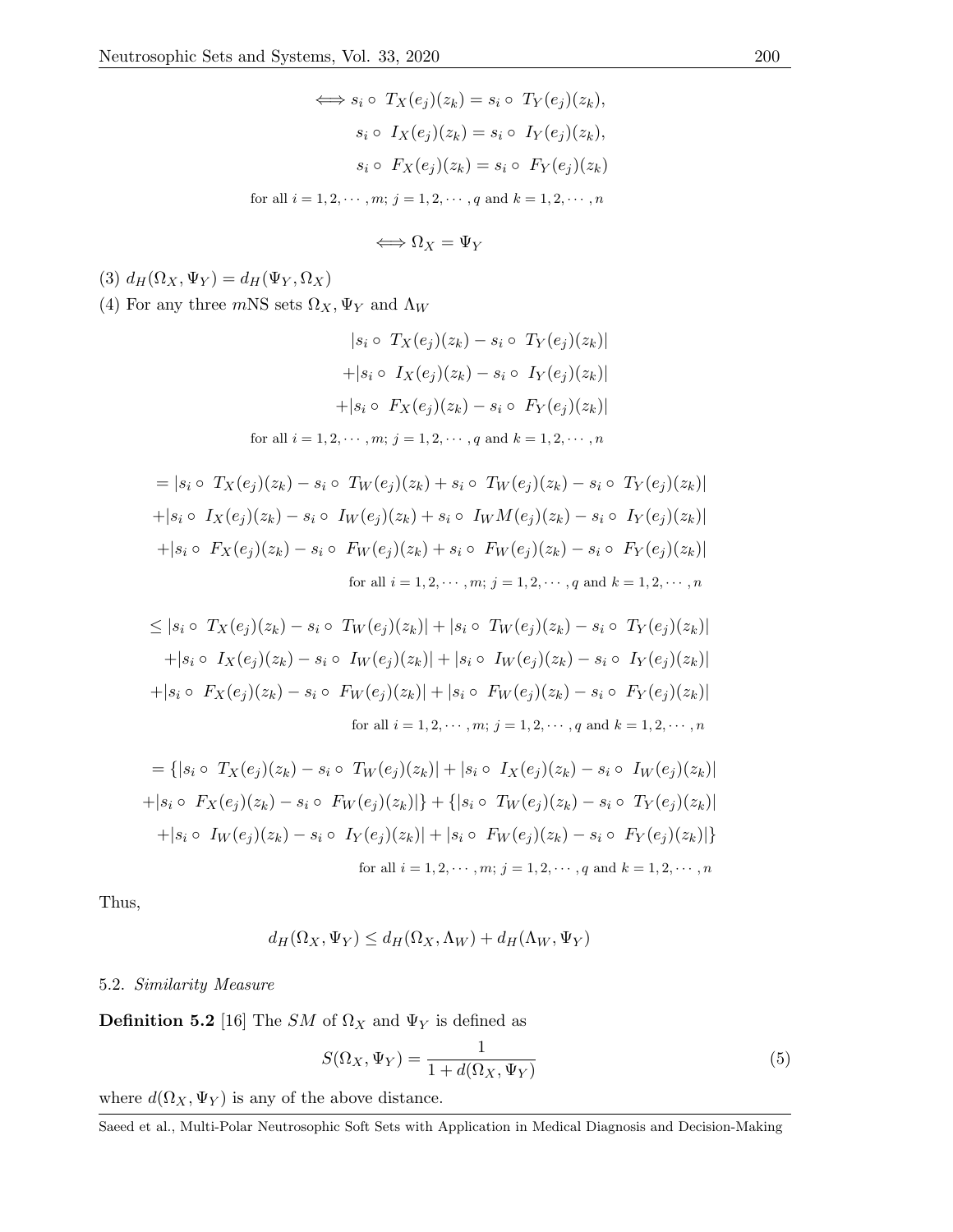5.3. Similarity of two mN Soft Set

**Definition 5.3** [16] The two mN soft sets  $\Omega_X$  and  $\Psi_Y$  are  $\gamma$  similar if and only if

$$
S(\Omega_X, \Psi_Y) \ge \gamma, \text{ i.e.,}
$$
  

$$
\Omega_X \approx^{\gamma} \Psi_Y \Leftrightarrow S(\Omega_X, \Psi_Y) \ge \gamma, \gamma \in (0, 1)
$$
 (6)

 $\Omega_X$  and  $\Psi_Y$  are significantly similar if  $S(\Omega_X, \Psi_Y) \geq 0.5$ Theorem 5.3

The SM of  $\Omega_X$  and  $\Psi_Y$  over Z satisfies the following.

- $(1)$   $0 \leq S(\Omega_X, \Psi_Y) \leq 1$ (2)  $S(\Omega_X, \Psi_Y) = S(\Psi_Y, \Omega_X)$
- (3)  $S(\Omega_X, \Psi_Y) = 1 \Leftrightarrow \Omega_X = \Psi_Y$

# 6. Application of  $SM$  for  $mN$  Soft Set

In this section, we utilize similarity measure for  $mNS$  set in two different real-life applications like as in medical diagnosis and decision-making for selection of a lecturer for university.

### 6.1. Case Study I

We use the notion of Similarity Measure to analyze whether the patient has dengue fever or not. An algorithm is given as follows

### 6.1.1. Algorithm

Step 1: Construct set of parameters  $E = \{e_1, e_2, \dots, e_q\}$  as all symptoms of a disease.

Step 2: Construct an  $mN$  soft set  $\Omega_X$  of disease by a medical expert.

Step 3: Construct an  $mN$  soft set  $\Psi_Y$  by the medical report of the patient.

Step 4: Compute the distance between  $\Omega_X$  and  $\Psi_Y$  by using the distance formula

$$
d_H(\Omega_X, \Psi_Y) = \frac{1}{3mq} \{ \sum_{i=1}^m \sum_{j=1}^q \sum_{k=1}^n (|s_i \circ T_X(e_j)(z_k) - s_i \circ T_Y(e_j)(z_k)| + |s_i \circ I_X(e_j)(z_k) - s_i \circ I_Y(e_j)(z_k)| + |s_i \circ F_X(e_j)(z_k) - s_i \circ F_Y(e_j)(z_k)|) \}
$$

Step 5: Calculate similarity measure between  $\Omega_X$  and  $\Psi_Y$  using formula

$$
S(\Omega_X, \Psi_Y) = \frac{1}{1 + d(\Omega_X, \Psi_Y)}
$$

Step 6: Analyze the result using similarity.

Saeed et al., Multi-Polar Neutrosophic Soft Sets with Application in Medical Diagnosis and Decision-Making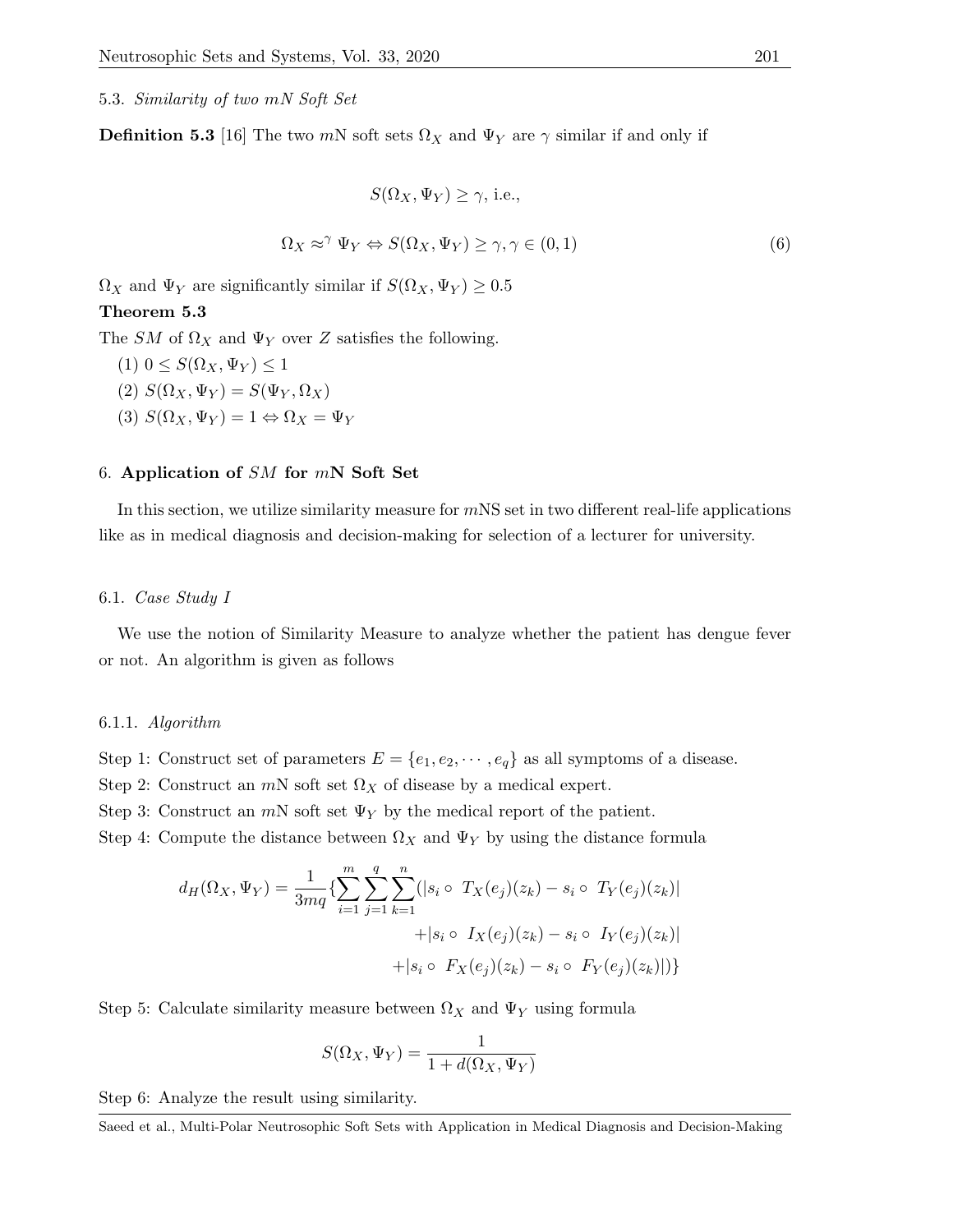### 6.1.2. Problem Formulation and Assumptions

The proposed algorithm can be utilized in medical diagnosis problems, here we are giving one numerical example of solution for such medical diagnosis problem in the light of mathematics. This proposed algorithm can be applied for any medical disease diagnosis problems. We consider dengue fever disease as an medical diagnosis problem, wether a considered patient has dengue fever or not, since many of the symptoms of dengue fever are matched with other diseases such as malaria. For specification of disease we applied similarity measure on  $mNS$ structure to get insured and accurate results. The  $m$ -polar structure gives us data of  $m$  medical experts evaluation for particular disease.

## 6.1.3. Application of Algorithm

Now we consider a universal set  $Z = \{z_1 = \text{degree fewer}, z_2 = \text{not } \text{degree fewer}\}\$ 

We consider set of parameters  $E = \{e_1 = H \text{igh Fever}, e_2 = B \text{leeding}, e_3 = S \text{ever} \text{ Pain}\}$  as some of the symptoms of dengue fever disease, where these parameters can be described as, The patient may have "High Fever" may also suffering from irritability and headache "Bleeding" from gums or under the skin or from nose

"Severe Pain" in joints or in muscles

Let  $X, Y \subseteq E$ . Then we construct an 3–NS set  $\Omega_X$  with the help of 3 medical expert (doctor) as follows:

| $\Omega_X$                                                                                                                                                                                                 |                                                                                                                                          | 22 |
|------------------------------------------------------------------------------------------------------------------------------------------------------------------------------------------------------------|------------------------------------------------------------------------------------------------------------------------------------------|----|
| e <sub>1</sub>                                                                                                                                                                                             | $\left( (0.69, 0.52, 0.61), (0.37, 0.44, 0.23), (0.46, 0.37, 0.29) \right)$ $(0.54, 0.63, 0.55), (0.48, 0.44, 0.26), (0.63, 0.47, 0.59)$ |    |
|                                                                                                                                                                                                            | $e_2$ (0.43,0.66,0.62),(0.48,0.45,0.53),(0.47,0.52,0.36) (0.17,0.23,0.29),(0.37,0.41,0.47),(0.53,0.59,0.61)                              |    |
| $\left(0.34, 0.47, 0.27\right), \left(0.46, 0.48, 0.37\right), \left(0.75, 0.58, 0.69\right) \left(0.58, 0.53, 0.55\right), \left(0.37, 0.35, 0.32\right), \left(0.65, 0.63, 0.59\right) \right)$<br>$e_3$ |                                                                                                                                          |    |
| Table 1: 3–NS set by 3 medical expert (doctor)                                                                                                                                                             |                                                                                                                                          |    |

Then we construct a 3–NS set  $\Psi_Y$  by a medical report of the patient as follows:

| $\Psi_V$                                           |                                                                                                                                                                                           | zə |
|----------------------------------------------------|-------------------------------------------------------------------------------------------------------------------------------------------------------------------------------------------|----|
| e <sub>1</sub>                                     | $\vert$ (0.63,0.57,0.54),(0.47,0.46,0.32),(0.62,0.75,0.67) $\vert$ (0.45,0.71,0.50),(0.50,0.43,0.26),(0.61,0.50,0.47) $\vert$                                                             |    |
|                                                    | $e_2$ $(0.47, 0.59, 0.69), (0.53, 0.50, 0.60), (0.43, 0.58, 0.32)$ $(0.15, 0.25, 0.25), (0.32, 0.40, 0.43), (0.53, 0.60, 0.60)$                                                           |    |
|                                                    | $\left(0.27, 0.38, 0.24\right), \left(0.58, 0.37, 0.47\right), \left(0.65, 0.69, 0.70\right) \left(0.47, 0.46, 0.64\right), \left(0.44, 0.40, 0.30\right), \left(0.61, 0.60, 0.68\right)$ |    |
| Table 2: 3–NS set by a medical report of a patient |                                                                                                                                                                                           |    |

Computing distances between  $\Omega_X$  and  $\Psi_Y$  and the results are

$$
d_H(\Omega_X, \Psi_Y) = 0.1381
$$
  

$$
d_{NH}(\Omega_X, \Psi_Y) = 0.0690
$$
  

$$
d_E(\Omega_X, \Psi_Y) = 0.0195
$$
  

$$
d_{NE}(\Omega_X, \Psi_Y) = 0.0097
$$

Using Eculidean distance to calculate similarity measure of  $\Omega_X$  and  $\Psi_Y$  and result is as follows

 $S(\Omega_X, \Psi_Y) = 0.98 \geq 0.5$ 

Saeed et al., Multi-Polar Neutrosophic Soft Sets with Application in Medical Diagnosis and Decision-Making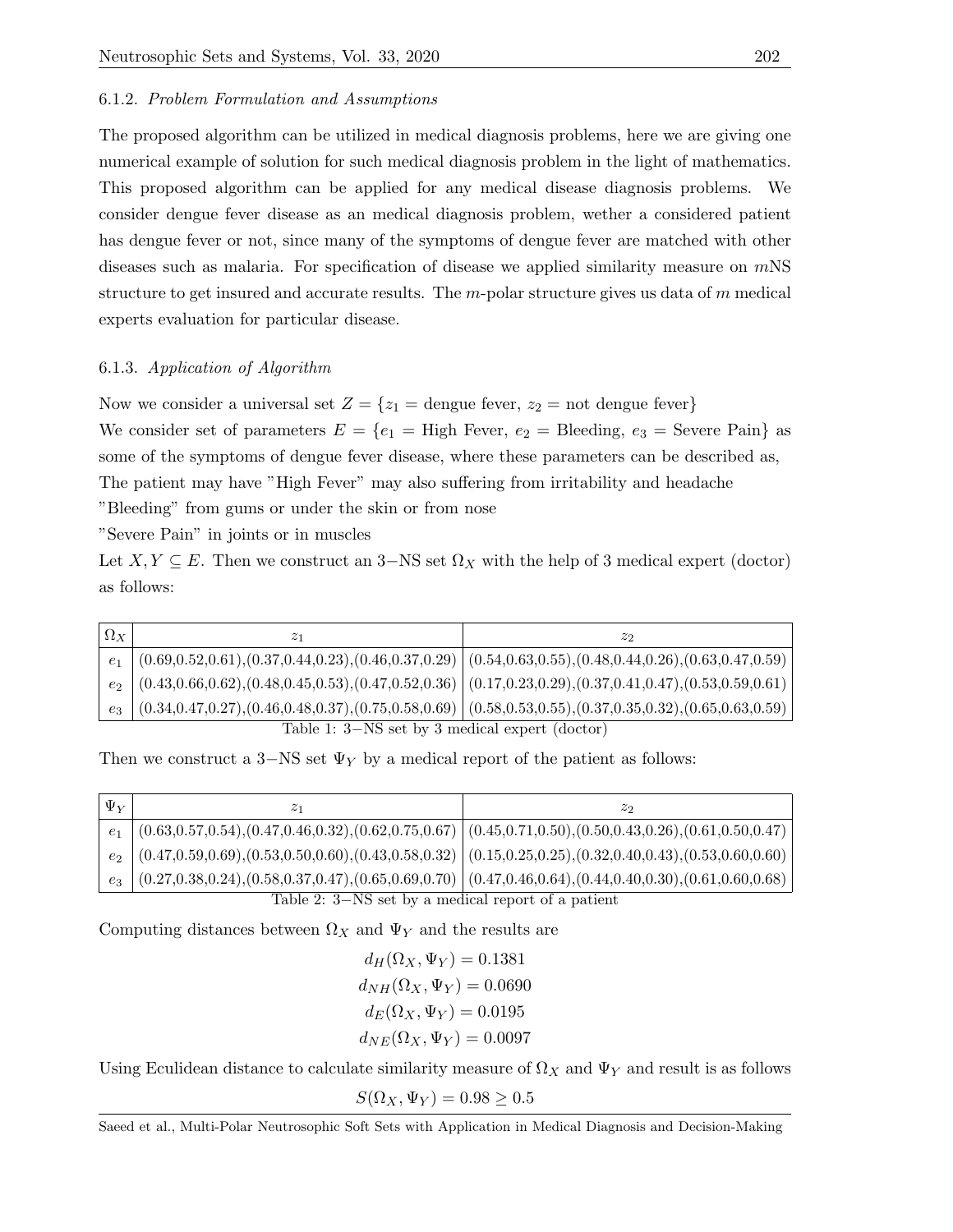Since  $S(\Omega_X, \Psi_Y)$  is greater than 0.5, i.e. the similarity measure of two 3–NS sets is significantly similar, this implies a patient is suffering from dengue fever.

# 6.2. Case Study II

Here, we generate an example of selecting lecturer for university after seeing candidate's interview reports. An algorithm is given as follows;

## 6.2.1. Algorithm

Step 1: Construct a set of attribute of selection purpose as  $E = \{e_1, e_2, \dots, e_q\}$ 

Step 2: Construct an  $mNS$  set  $\Omega_X$  as the requirements of a firm concluded by decision-making team.

Step 3: Construct  $t$  mNS sets  $\Psi_Y^h$  by the help of evaluation of different alternatives given by decision-making team, where  $h = 1, 2, \dots, t$ 

Step 4: Compute the distance between  $\Omega_X$  and  $\Psi_Y^h$  by using the distance formula

$$
d_E(\Omega_X, \Psi_Y) = \{ \frac{1}{3mq} \sum_{i=1}^m \sum_{j=1}^q \sum_{k=1}^n ((s_i \circ T_X(e_j)(z_k) - s_i \circ T_Y(e_j)(z_k))^2 + (s_i \circ I_X(e_j)(z_k) - s_i \circ T_Y(e_j)(z_k))^2 + (s_i \circ F_X(e_j)(z_k) - s_i \circ F_Y(e_j)(z_k))^2) \}^{\frac{1}{2}}
$$

Step 5: Calculate the similarity measure between  $\Omega_X$  and  $\Psi_Y^h$  using formula

$$
S(\Omega_X,\Psi_Y^h)=\frac{1}{1+d(\Omega_X,\Psi_Y^h)}
$$

Step 6: Analyze the result using similarity that which alternative is more suitable to be select as a lecturer.

## 6.2.2. Problem Formulation and Assumption

A Similarity measure of mNS sets can help in decision-making problem of selection of best alternative corresponds to attribute of selection purpose. It can be applicable in problems of group decision making where a group of people gives their own evaluation to all alternatives corresponds to attribute and wants an alternative to be selected which fulfills or near to the evaluation that was given individually by them. We consider one example of such type of problems that is department of mathematics wants to hire a new lecturer for university. The new lecturer must well aware of both Pure and Applied Mathematics. They made a decisionmaking team of three-person for the selection of a lecturer. All member of team first evaluate the requirements of a department for selecting the purpose of a new lecturer individually, then they took interviews and demo classes of four applicants who are willing to be a lecturer in that university and made reports of every applicant for decision-making process.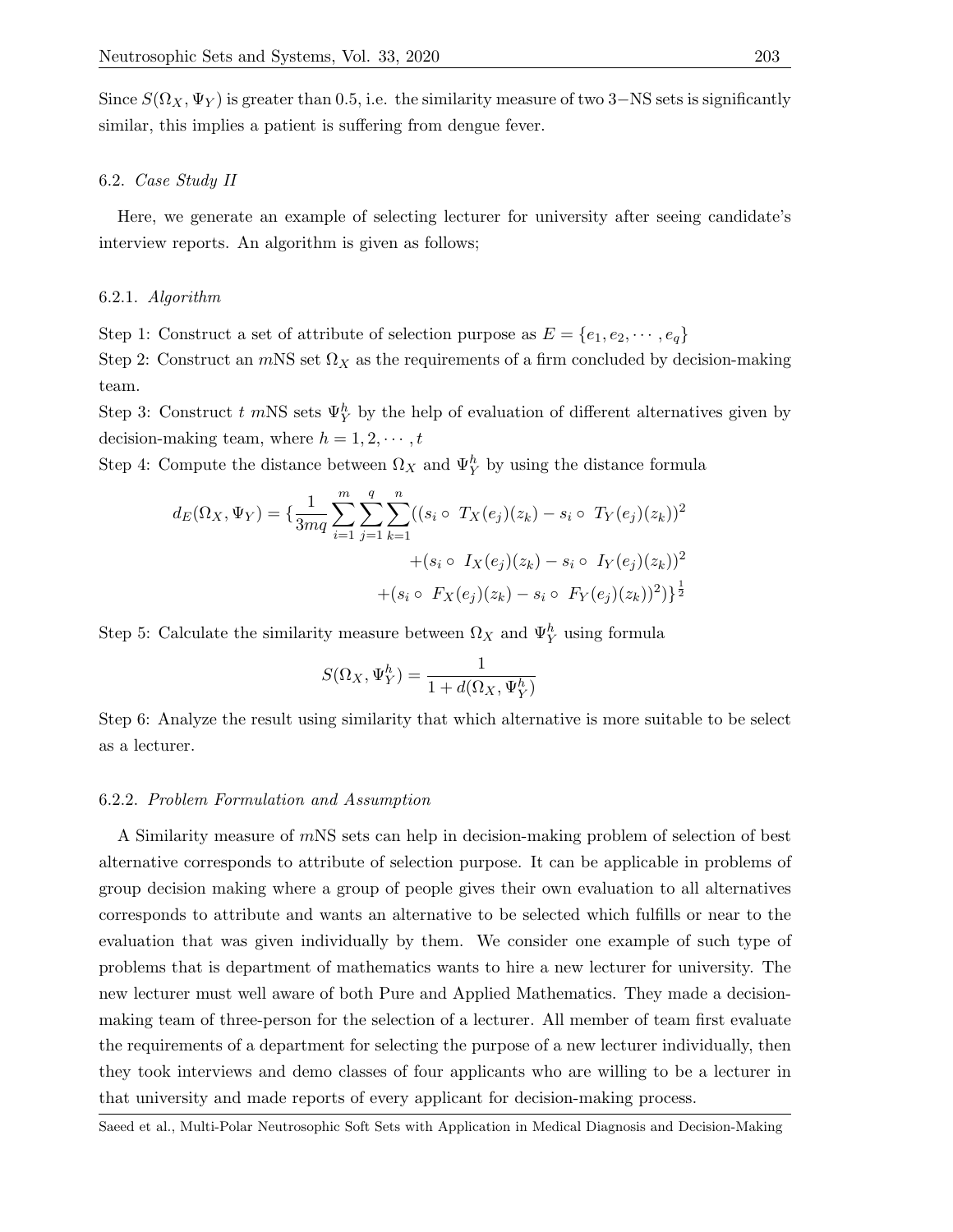# 6.2.3. Application of Algorithm

Consider a universal set  $Z = \{z_1 =$  Pure Math,  $z_2 =$  Applied Math} and set of attributes for the selection purpose as  $E = \{e_1 =$  Teaching Techniques,  $e_2 =$  Research Work,  $e_3 =$ Expertise}. Let  $X = Y \subseteq E$ , then we construct a 3–NS set  $\Omega_X$  as requirements of a department.

| $\Omega_X$                                       |                                                                                                                                                                                                                                                            | $\mathcal{Z}$ |
|--------------------------------------------------|------------------------------------------------------------------------------------------------------------------------------------------------------------------------------------------------------------------------------------------------------------|---------------|
|                                                  | $e_1$ $(0.82, 0.55, 0.63), (0.55, 0.46, 0.28), (0.43, 0.38, 0.60)$ $(0.50, 0.62, 0.52), (0.93, 0.57, 0.80), (0.66, 0.48, 0.52)$                                                                                                                            |               |
|                                                  | $e_2$   $(0.43, 0.68, 0.86), (0.47, 0.67, 0.56), (0.42, 0.51, 0.33)$   $(0.77, 0.54, 0.82), (0.75, 0.54, 0.72), (0.53, 0.54, 0.69)$                                                                                                                        |               |
|                                                  | $e_3 \mid (0.73, 0.48, 0.53), (0.87, 0.43, 0.77), (0.76, 0.53, 0.62) \mid (0.64, 0.48, 0.59), (0.32, 0.58, 0.22), (0.94, 0.64, 0.62) \mid (0.64, 0.48, 0.69, 0.62, 0.64, 0.65) \mid (0.64, 0.48, 0.69, 0.62, 0.64, 0.65, 0.67, 0.68, 0.69) \mid (0.64, 0.$ |               |
| Table 3: 3–NS set of requirement of a department |                                                                                                                                                                                                                                                            |               |

Now we will construct four 3–NS sets  $\Psi_Y^1, \Psi_Y^2, \Psi_Y^3$  and  $\Psi_Y^4$  of different applicants  $A_1$   $A_2$   $A_3$ and  $A_4$  respectively with the help of reports made by decision-making team.

| $e_1$ $(0.13, 0.15, 0.22), (0.89, 0.78, 0.83), (0.77, 0.82, 0.91)$ $(0.79, 0.84, 0.93), (0.36, 0.18, 0.26), (0.21, 0.24, 0.16)$                                                                                                                                |  |
|----------------------------------------------------------------------------------------------------------------------------------------------------------------------------------------------------------------------------------------------------------------|--|
|                                                                                                                                                                                                                                                                |  |
| $e_2$ $(0.07, 0.23, 0.32), (0.12, 0.18, 0.20), (0.74, 0.79, 0.88)$ $(0.23, 0.13, 0.22), (0.31, 0.25, 0.43), (0.19, 0.22, 0.27)$                                                                                                                                |  |
| $e_3 \mid (0.23, 0.12, 0.17), (0.25, 0.16, 0.22), (0.14, 0.16, 0.18) \mid (0.10, 0.13, 0.11), (0.91, 0.84, 0.69), (0.31, 0.30, 0.28) \mid (0.10, 0.13, 0.11), (0.91, 0.84, 0.69), (0.31, 0.30, 0.28) \mid (0.10, 0.13, 0.11), (0.91, 0.84, 0.69), (0.31, 0.30$ |  |

Table 4:  $3-NS$  set a report of Applicant 1  $(A_1)$ 

| $\Psi^2_V$                                        |  | z٥                                                                                                                         |
|---------------------------------------------------|--|----------------------------------------------------------------------------------------------------------------------------|
| e <sub>1</sub>                                    |  | $\mid$ (0.16,0.20,0.27),(0.83,0.87,0.89),(0.70,0.75,0.86) $\mid$ (0.88,0.81,0.90),(0.40,0.20,0.26),(0.22,0.27,0.17) $\mid$ |
|                                                   |  | $e_2$ (0.13,0.21,0.24),(0.18,0.20,0.20),(0.70,0.84,0.90) (0.15,0.16,0.25),(0.32,0.33,0.43),(0.22,0.25,0.30)                |
| $e_3$                                             |  | $(0.20, 0.16, 0.27), (0.29, 0.17, 0.26), (0.14, 0.15, 0.12)$ $(0.16, 0.17, 0.14), (0.85, 0.84, 0.70), (0.30, 0.30, 0.30)$  |
| Table 5: 3–NS set a report of Applicant 2 $(A_2)$ |  |                                                                                                                            |

| $\Psi^3_V$                                        |                                                                                                                                       | zo |
|---------------------------------------------------|---------------------------------------------------------------------------------------------------------------------------------------|----|
|                                                   | $e_1$ $(0.76, 0.59, 0.56), (0.47, 0.52, 0.33), (0.52, 0.45, 0.67)$ $(0.45, 0.70, 0.56), (0.90, 0.50, 0.85), (0.61, 0.42, 0.47)$       |    |
|                                                   | $e_2$ $(0.47, 0.59, 0.89), (0.53, 0.60, 0.60), (0.46, 0.58, 0.30)$ $(0.70, 0.59, 0.76), (0.70, 0.50, 0.68), (0.56, 0.60, 0.62)$       |    |
|                                                   | $e_3 \mid (0.77, 0.40, 0.48), (0.83, 0.37, 0.74), (0.66, 0.62, 0.70) \mid (0.72, 0.45, 0.64), (0.39, 0.50, 0.31), (0.85, 0.60, 0.68)$ |    |
| Table 6: 3–NS set a report of Applicant 3 $(A_3)$ |                                                                                                                                       |    |

| $\Psi^4_{\rm\scriptscriptstyle V}$                                                                                                 |                                                                                                                           | 22 |
|------------------------------------------------------------------------------------------------------------------------------------|---------------------------------------------------------------------------------------------------------------------------|----|
| e <sub>1</sub>                                                                                                                     | $(0.40, 0.32, 0.33), (0.30, 0.29, 0.40), (0.24, 0.67, 0.83)   (0.28, 0.45, 0.73), (0.64, 0.86, 0.49), (0.48, 0.70, 0.80)$ |    |
| e <sub>2</sub>                                                                                                                     | $\mid$ (0.63,0.40,0.59), (0.69,0.44,0.30), (0.70,0.70,0.60) $\mid$ (0.55,0.31,0.60), (0.52,0.76,0.58), (0.72,0.79,0.90)   |    |
| $(0.49, 0.28, 0.34), (0.58, 0.63, 0.50), (0.60, 0.69, 0.79)$ $(0.47, 0.65, 0.80), (0.56, 0.37, 0.47), (0.61, 0.76, 0.80)$<br>$e_3$ |                                                                                                                           |    |
| Table 7: 3–NS set a report of Applicant 4 $(A_4)$                                                                                  |                                                                                                                           |    |

The Euclidean distance between  $\Omega_X$  and  $\Psi_Y^h$  is calculated as

 $d_E(\Omega_X, \Psi_Y^1) = 0.3798$  $d_E(\Omega_X, \Psi_Y^2) = 0.3610$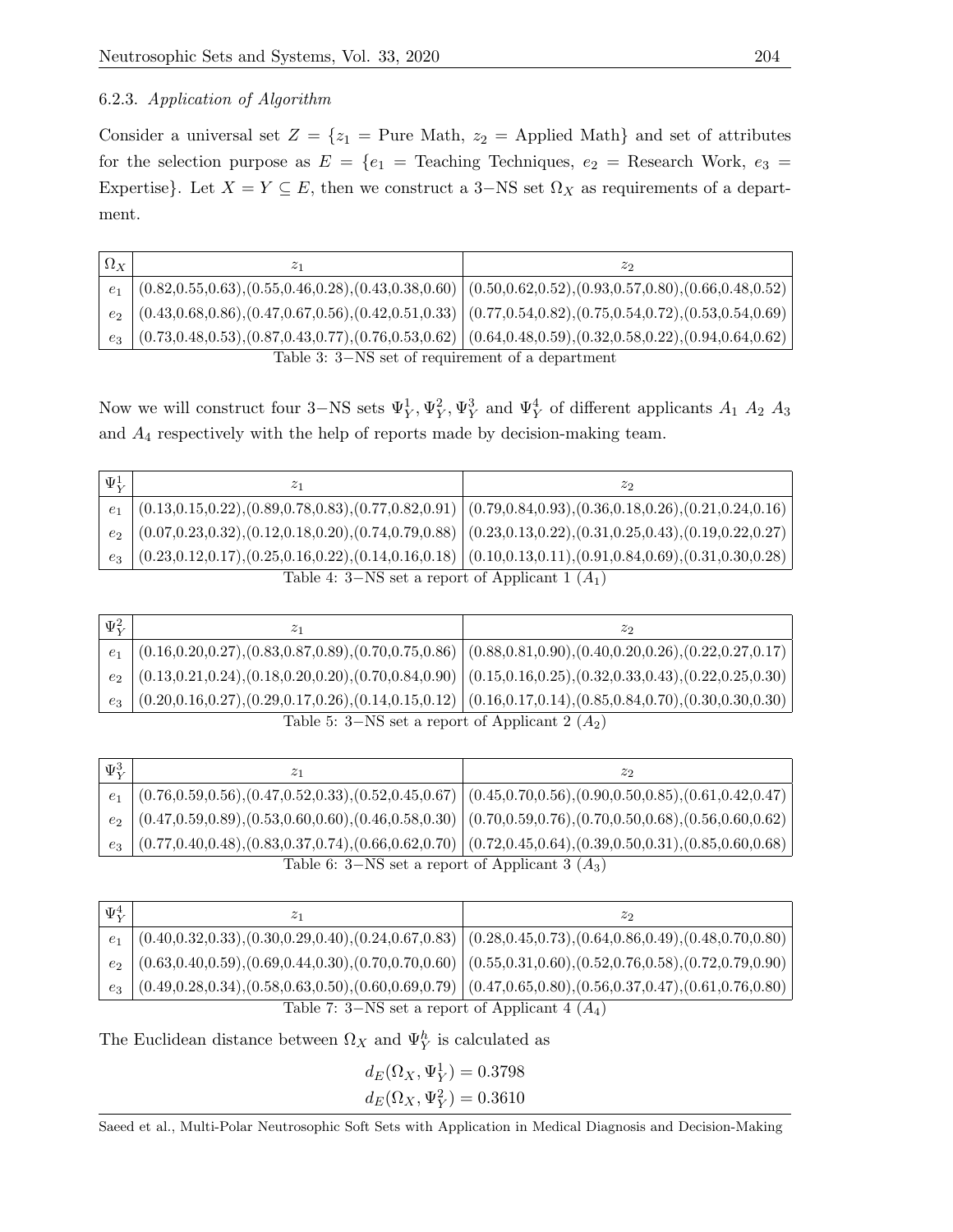$$
d_E(\Omega_X, \Psi_Y^3) = 0.0076
$$
  

$$
d_E(\Omega_X, \Psi_Y^4) = 0.1087
$$

The Similarity Measure of  $\Omega_X$  and  $\Psi_Y^h$  is calculated as

$$
S(\Omega_X, \Psi_Y^1) = 0.72
$$
  
\n
$$
S(\Omega_X, \Psi_Y^2) = 0.73
$$
  
\n
$$
S(\Omega_X, \Psi_Y^3) = 0.99
$$
  
\n
$$
S(\Omega_X, \Psi_Y^4) = 0.90
$$

Since, similarity measure of  $S(\Omega_X, \Psi_Y^3) = 0.99$  is greater than 0.5 and greater than all others, the two 3–NS sets are significantly similar, which shows applicant 3  $(A_3)$  is more suitable and he also fulfills requirements of the university.

### 7. Conclusion

The existing multi-polar information is not completely defined by using the existing methods. now multi-polar neutrosophic models explain the things in a better way to solve the undetermined data having multi-polar information and having the vast applications in different fields. similarity measures based on distance play an important role to solve the problems that have indeterminacy. In this paper, we defined some basic operations and their properties on  $m<sub>N</sub>$  soft sets. Moreover, we have defined the distance-based similarity measure of multipolar neutrosophic soft sets. We have used the concept of distance-based similarity measures in medical diagnosis and decision-making of the selection of lecturers for university with along algorithms. Moreover, we defined some basic operations and their properties on  $mN$  soft sets. In the future, Group MCDM problems can be solved using different methods of MCDM (TOPSIS, VIKOR, etc).

### References

- 1. L. A. Zadeh, Fuzzy sets, Inf. and Cont. 8, No. 3 (1965) 338-353
- 2. K. T. Atanassov Intuitionistic fuzzy sets, Fuzzy sets and Syst. 20, No. 1 (1986) 87-96
- 3. D. A. Molodtsov, Soft set theory-first results, Comput. Math Appl 37, No. 4-5 (1999) 19-31.
- 4. P. K. Maji, R. Biswas and A. R. Roy Soft set theory, Comput. Math Appl 45, No. 37 (2003) 555-562.
- 5. W. R. Zhang, Bipolar fuzzy sets and relations: a computational framework for cognitive modeling and multi-agent decision analysis, Proc. of IEEE Conf. (1994) 305-309.
- 6. J. Chen, S. Li, S. Ma and X. Wang, mpolar fuzzy sets: an extension of bipolar fuzzy sets, Sci. World J. 2014, Article Id 416530 (2014) 8.
- 7. D.F. Li and C.T. Cheng, New similarity measure of intuitionistic fuzzy set and application to pattern recognition, Pattern Recognit. Lett. 23, No. 1-3 (2002) 221-225
- 8. D. Chen, E. C. C. Tsang and D.S. Yeung, Some notes on the parameterization reduction of soft sets, Sci. World J. 2014, Article Id 416530 (2014) 8.
- 9. S.M. Chen, M.S. Yeh and P.Y. Hsiao, A comparison of similarity measures of fuzzy values, Fuzzy sets Syst. 72, No. 1 (1995) 79-89.
- 10. S.M. Chen; Measures of similarity between vague sets, Fuzzy sets Syst. 74, No. 2 (1995) 217-223.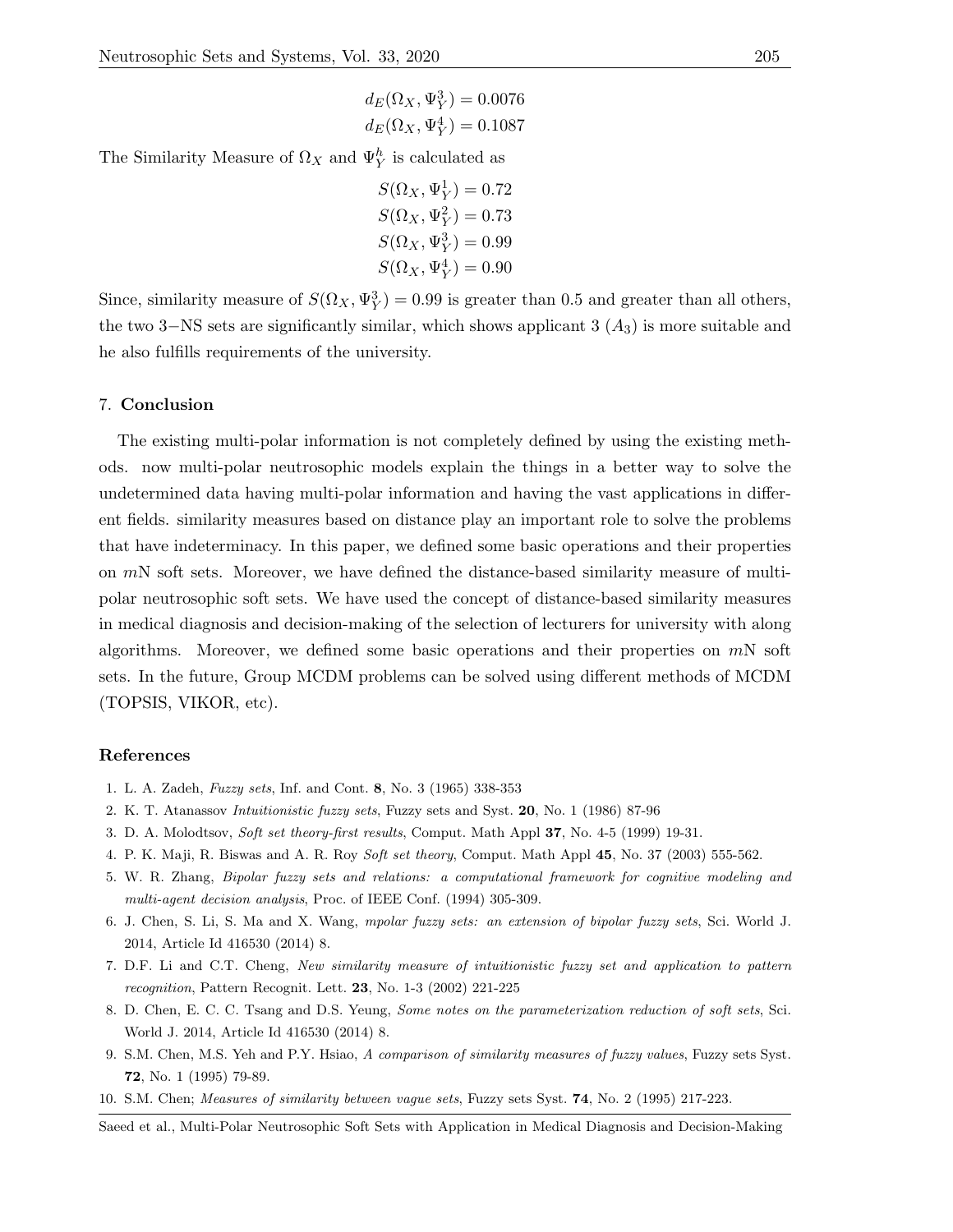- 11. P. Majumdar and S.K. Samanta, Generalized fuzzy soft sets, Comput Math Appl. 59, No. 4 (2010) 1425- 1432.
- 12. P. Majumdar and S.K. Samanta, Similarity measure of soft sets, New Math. Nat. Comput 4, No. 1 (2008) 1-12.
- 13. P.Majumdar and S. K. Samanta, On distance based similarity measure between intuitionistic fuzzy soft sets, Anusandhan, 12, No. 22 (2010) 41-50.
- 14. A. Kharal, Distance and similarity measures for soft set, New Math Nat. Comput. 6, No. 3 (2010) 321-334
- 15. M. Akram and N. Waseem Similarity Measure for new Hybrid Models: mF sets and mF Soft Sets, Punj. Uni. J. Math. 51, No. 6 (2019) 115-130
- 16. J. C. Bezdek, R. Ehrlich and W. Full FCM: The fuzzy c-means clustering algorithm, Comput. Geosci. 10, No. 2-3 (1984) 191-203
- 17. M. D. Cock, U. Bodenhofer and E. Kerre Modelling linguistic expressions using fuzzy relations, Proceed. Conference, (2000) 353-360
- 18. I. Deli, Interval-valued neutrosophic soft sets and its decision making, Int. J. Mach. Learn. Cyber. 8, No. 2 (2017) 665-676
- 19. F. Smarandache, Neutrosophic Set A Generalization of the Intuitionistic Fuzzy Set, Int. J. Pure Appl. Math. 24, No. 3 (2004)
- 20. F. Feng, Y. B. Jun, X. Liu and L. L, An adjustable approach to fuzzy soft set based decision making, J. Comput. Appl. Math. 234, No. 1 (2010) 10-20
- 21. D. H. Hong and C. Kim, A note on similarity measures between vague sets and between elements, Inf. Sci. 115, No. 1-4 (1999) 83-96
- 22. P. Liu, L. Zhang, J. Q. Wang and X. Liu, Multi-valued neutrosopohic number Bonferroni mean operators with their applications in multiple attribute group decision-making, Int. J. Inf. Tech. Decis. Mak. 15, No. 5 (2016) 1181-1210
- 23. P. K. Maji, Neutrosophic soft set, Ann. Fuzzy Math. Inf. 5, No. 1 (2013) 157-168
- 24. I. Deli, S. Broumi and M. Ali, Neutrosophic soft multiset theory and its Decison Making, Neutro. Sets Syst. 5, (2014) 65-76
- 25. Y. S. Huang and W. H. Li, A study on aggregation of TOPSIS ideal solutions for group decision-making, Group Decis. Negot. 21, No. 4 (2012) 461-473
- 26. T. Kaya and C. Kahraman, Multi criteria decision making in energy planning using a modified fuzzy TOPSIS methodology, Expert Syst. Appl. 38, No. 6 (2011) 6577–6585
- 27. M. Anisseh, F. Piri, M. R. Shahraki and F. Aghamohamadi, Fuzzy extension of TOPSIS model for group decision making under multiple criteria Artifi. Intell. Review, 38, No. 4 (2011) 325-338
- 28. F. Smarandache, Extension of Soft Set to Hypersoft Set, and then to Plithogenic Hypersoft Set, Neutro. Sets Syst. 22, (2018) 168-170
- 29. M. Saqlain, M. Saeed, M. R. Ahmad and F. Smarandache, Generalization of TOPSIS for Neutrosophic Hypersoft set using Accuracy Function and its Application, Neutro. Sets Syst. 27, (2019) 131-137
- 30. M. Saqlain, M. Sana, M. Saeed and F. Smarandache, Aggregate Operators of Neutrosophic Hypersoft Set, Neutro. Sets Syst. 32, (2020) 294-306.
- 31. M. Saqlain, M. Sana, M. Saeed and B. Said, Single and Multi-valued Neutrosophic Hypersoft set and Tangent Similarity Measure of Single valued Neutrosophic Hypersoft Sets, Neutro. Set Syst. 32, (2020) 317-329.
- 32. M. Zulqarnain, F. Dayan and M. Saeed, Topsis analysis for the prediction of diabetes based on general characteristics of humans, Inter. J. Pharm. Sci. R. 9, No. 7 (2018) 2932-2939
- 33. M. Saeed, Z. Anam, T. Kanwal, I. Saba, F. Memoona and M. F. Tabassum, Generalization of TOPSIS from Soft Set to Fuzzy Soft Sets in Decision Making Problem, Sci. Inq. Rev. 1, No. 1 (2017) 11-18